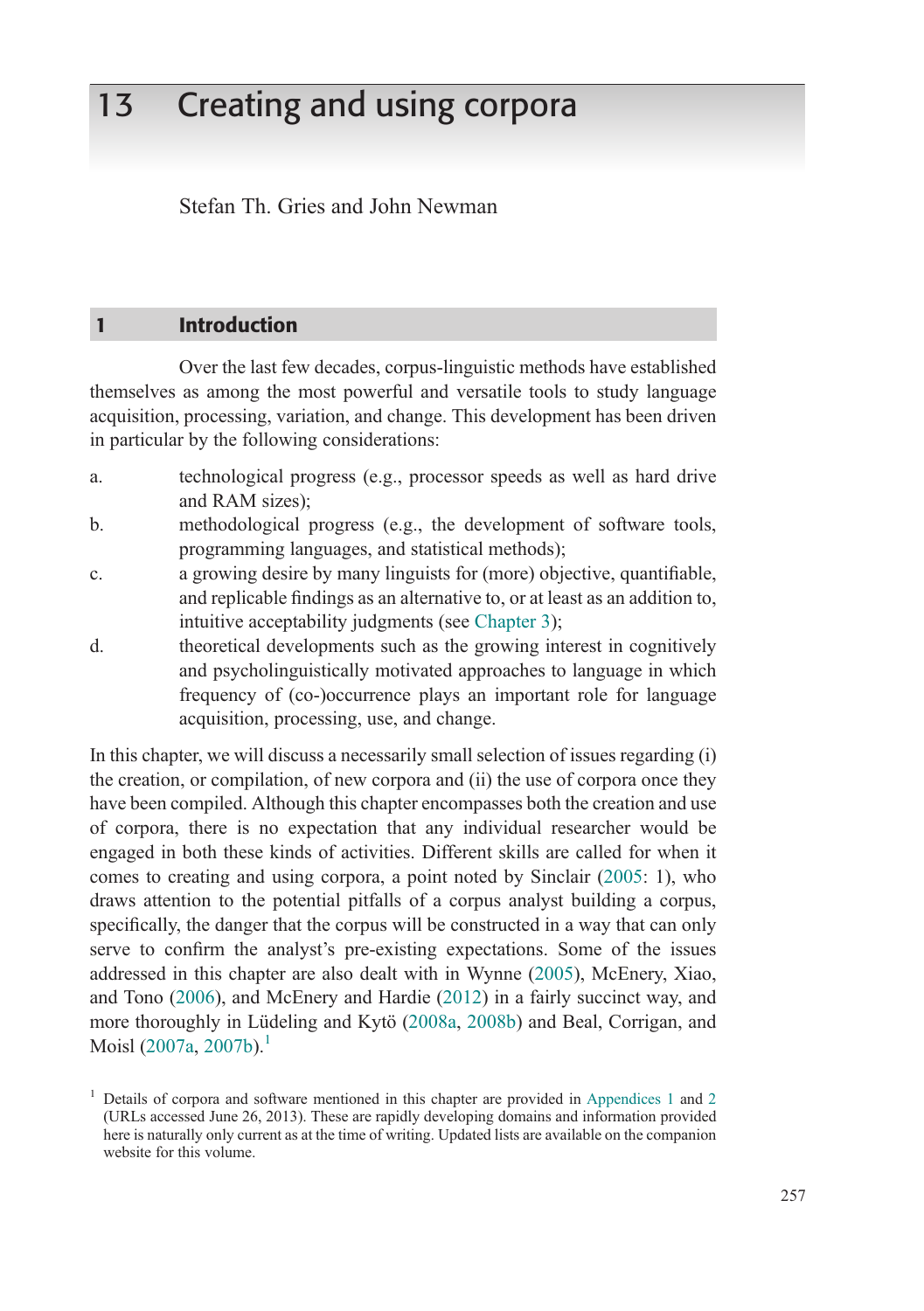### <span id="page-1-0"></span>2 Creating corpora

# 2.1 The notion of a "corpus": a prototype and dimensions of variation --------------------------------------------------------------------------------------------------------------------------------------------------------------------

The notion of a corpus can best be defined as a category organized around a prototype. Most generally, a corpus can be described as "a body of naturally occurring language" (McEnery, Xiao, and Tono [2006](#page-29-0): 4), thereby distinguishing a corpus from word lists, dictionaries, databases, and so on. These days, the prototypical corpus is a *machine-readable* collection of language used in authentic settings/contexts: one that is intended to be representative for a particular language, variety, or register (in the sense of reflecting all the possible parts of the intended language/variety/register), and that is intended to be balanced such that the sizes of the parts of the corpus correspond to the proportion these parts make up in the language/variety/register (see McEnery, Xiao, and Tono [2006:](#page-29-0) 5; Hunston [2008:](#page-29-1) 160–6; Gries [2009:](#page-29-0) Chapter 1). However, many corpora differ from an ideal design along these (and other) parameters; in fact, there is disagreement as to whether just *any* body of naturally occurring language can be called a corpus. Kilgarriff and Grefenstette ([2006:](#page-29-1) 334), by way of introducing and advocating the study of data from the World Wide Web, adopt a definition of a corpus as "a collection of texts when considered as an object of language or literary study." On the other hand, Sinclair ([2005:](#page-30-0) 15) explicitly excludes a number of categories from linguistic corpora (e.g., a single text, an archive, and, in particular, the World Wide Web). Beyond being a body of naturally occurring language, then, it is difficult to agree on any more particular definition of what a corpus is or is not. Note, too, that some collections of language can diverge from the prototypical property of being "naturally occurring language," and yet are still happily referred to as corpora by their creators. As an example, consider the TIMIT Acoustic-Phonetic Continuous Speech Corpus, made up of audio recordings of 630 speakers of eight major dialects of American English. For these recordings, each speaker read ten "phonetically rich" sentences – a uniquely valuable resource for the study of acoustic properties of American English, but not what one would consider naturally occurring language.

A detailed overview of corpora, illustrating the range of types of corpora that are being studied within linguistics, can be found in the chapters of Lüdeling and Kytö [\(2008a:](#page-29-0) 154–483). Apart from the above criteria defining prototypical corpora, one can distinguish corpus types by the media that hold the data: written text (web, text documents, historical manuscripts; see Chapter 11 for details on the use of diachronic corpora); audio; video and audio; audio and transcribed spoken texts based on the audio, and so on. There is often an assumption that a corpus will include written language or transcriptions of spoken language (which arguably represents the prototypical kind of language use), but it is important to appreciate that collections of naturally occurring speech in the form of audio files ("speech corpora," as opposed to transcriptions of spoken language) are valid corpora.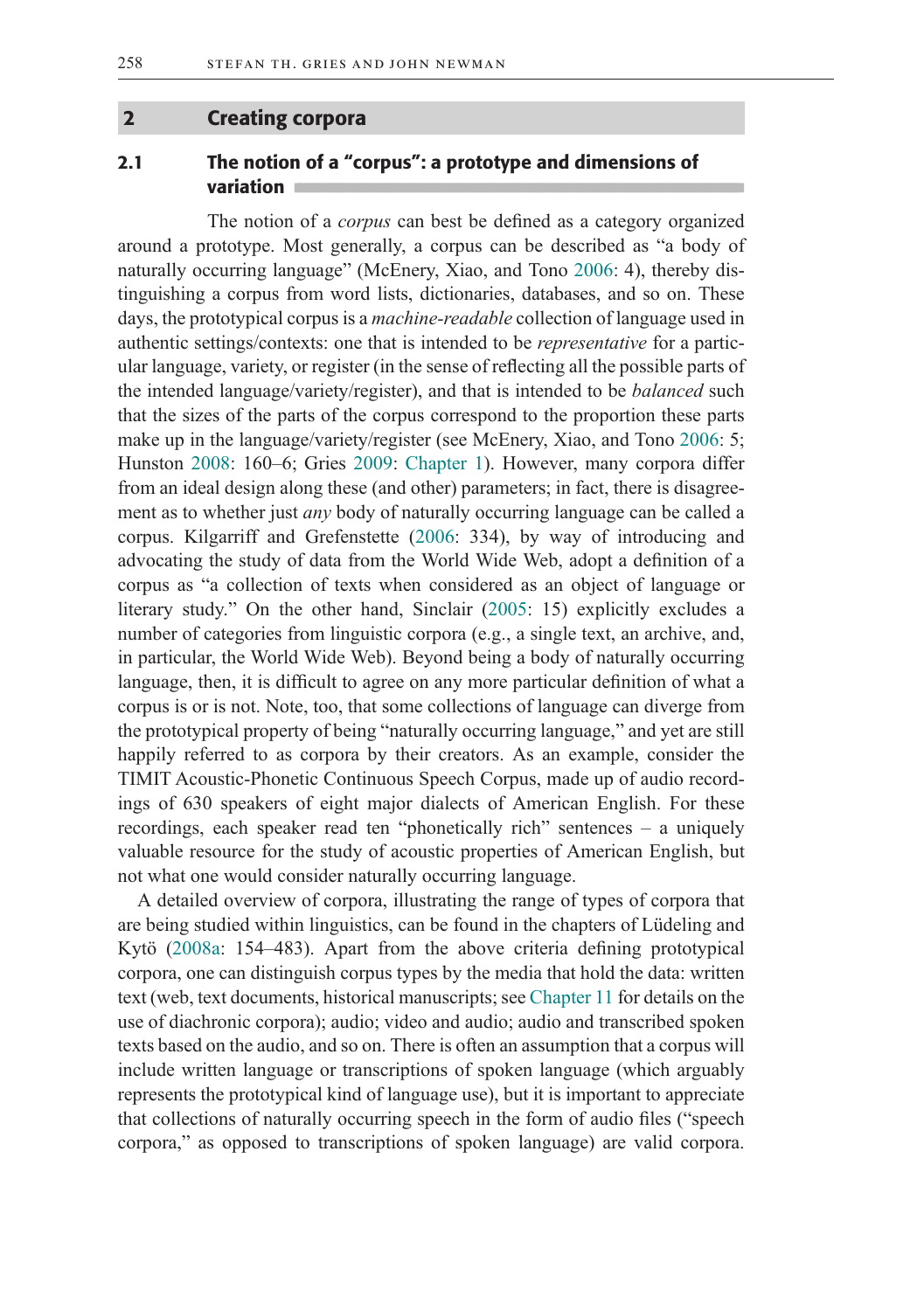Ostler [\(2008](#page-30-1): 459) remarks on the artificiality of distinctions between speechbased and text-based corpora in light of the increasing use of multi-tiered annotations of audio and video data (see Chapter 12 for details on transcription and multi-tier annotation). One may also choose to distinguish corpus types by content or source: synchronic vs historical, national corpora, learner corpora, academic discourse, children's language, interviews, static vs monitor corpora, multilingual, web-based, and so on. Corpora, as used in linguistics, are created with particular purposes of study in mind and the variety of corpus types should not be surprising – it is no more than a reflection of the richness and multi-facetedness of language use and the many perspectives one can bring to the study of language. One cannot therefore speak of a "standard" in corpus construction or design in the sense of a set of protocols that must be adhered to in order for the corpus to be admissible in corpus linguistics; the conception of "corpus" as a category around a prototype is more appropriate (see Gilquin and Gries [2009:](#page-29-0) [Section 2\)](#page-1-0). Further information on selected corpora can be found in [Appendix 13.1](#page-26-0).

There are now many large corpora of high quality available, where "large" means, say, 100 million words or more. We emphasize, though, that smaller corpora also have their place alongside the larger corpora. The key consideration is to have an appropriate match of research goal and corpus type/size, and, for some research goals, even quite a small corpus constructed by a researcher can yield insightful results. Berkenfield ([2001\)](#page-28-0), using a corpus of just 10,640 words, was able to carry out research on phonetic reduction of *that* in spoken English; Thompson and Hopper ([2001\)](#page-30-1) successfully explored transitivity in a corpus of multi-party conversations consisting of just 446 clauses; Fiorentino [\(2009](#page-29-1)) studied ordering of adverbial and main clauses in an Italian corpus consisting of 26,000 words for the written part of the corpus and 32,000 for the spoken part. Smaller corpora such as these can suffice when the focus of the study is a relatively frequent phenomenon, but would not be advisable if the focus is a relatively rare phenomenon. Granath ([2007\)](#page-29-0), reflecting on the different results obtained from searching for an English inversion structure like Thus ended his dreams, found reason to appreciate both the 1 million-word corpora and the 50 million-word corpora used in the study: "in the end, combining evidence from large and small corpora can give us information that neither type of corpus could provide on its own" (Granath [2007](#page-29-0): 183).

#### $2.2$  Collecting the corpus data  $\blacksquare$

In this and the [following section,](#page-6-0) we describe the main steps involved in preparing and annotating a new corpus, before reviewing readily available corpora in [Section 2.4](#page-12-0). It is fair to say that most corpora are created with the expectation that they are, in some sense, representative of something larger than themselves – what we referred to as the prototypical corpus in [Section 2.1](#page-1-0) – rather than the ultra-pragmatic view of a corpus held by Kilgarriff and Grefenstette. Consequently, an initial and profound decision relates to exactly what the corpus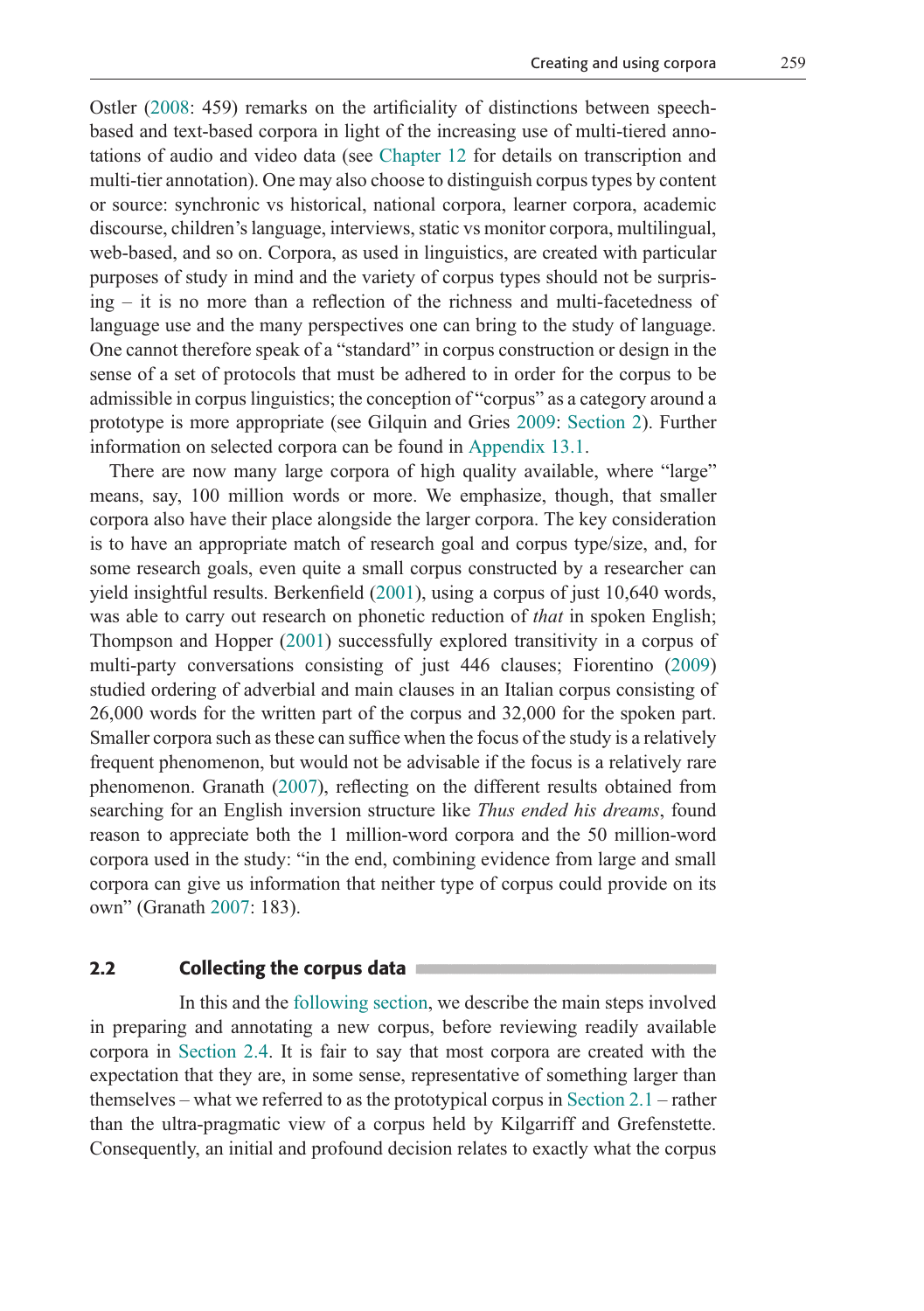|                    |                | <b>Boys</b> |                    | Girls                                             |           |
|--------------------|----------------|-------------|--------------------|---------------------------------------------------|-----------|
| Level              | School<br>year | in words    | of essays in words | Mean essay length Number Mean essay length Number | of essays |
| Junior high Year 7 |                | 228.0       |                    | 217.0                                             |           |
|                    | Year 9         | 221.8       |                    | 234.0                                             |           |
| Senior high Year 1 |                | 220.8       |                    | 190.0                                             |           |
|                    | Year 3         | 277.8       |                    | 245.0                                             | 5         |
| Total              |                | 237.1       | 20                 | 221.5                                             | 20        |

<span id="page-3-0"></span>Table 13.1 A subset of the Uppsala Learner English Corpus. Adapted from [Table 1](#page-3-0) in Johansson and Geisler [2011](#page-29-0): 140

is supposed to be representative of and what sampling technique is to be used (see Chapter 5 for a more general discussion of sampling). One very basic kind of decision guiding the collection of language data concerns the categories that form the basis of the sampling: categories of language users (e.g., gender, age, socioeconomic class, geographical location), categories of the language products (e.g., spoken language, written language, register of language use, text type, formality of the language), or a combination of both of these. A noteworthy example of how categories of language users can figure prominently in corpus data is the sub-corpus of the Uppsala Learner English Corpus used in Johansson and Geisler [\(2011](#page-29-0)). For the purposes of their study of the syntax of Swedish learners of English, the authors carefully chose learners' essays to balance the numbers of boys and girls and the levels of the school year, as summarized in [Table 13.1.](#page-21-0)

Typically, it is categories such as register (i.e., categories relating to properties of the product rather than the user) that are the preferred basis for structuring the more common corpora in use (see the examples of widely used corpora in [Section 2.4](#page-12-0)). This is due in part to the unavailability of sociodemographic data on speakers and writers in the case of many texts (as retrieved, for example, from the World Wide Web), but it may also be due to the view that the variation between, say, spoken and written modalities is far more significant than variation between male and female speech or writing. The approach adopted in creating the Canadian component of the International Corpus of English (ICE-CAN) offers a practical way of proceeding: data are basically sampled on the basis of categories of register (broadly understood), such as spoken vs written, spoken dialogue vs spoken monologue, spoken dialogue private vs spoken dialogue public, written printed vs non-printed, but some attempt is made to balance the numbers of male and female speakers in the data collection. The metadata on speakers contributing to the spoken part of ICE-CAN and available as part of the distribution of the corpus, summarized below, is in fact extensive enough for a sociolinguistically oriented use of the corpus: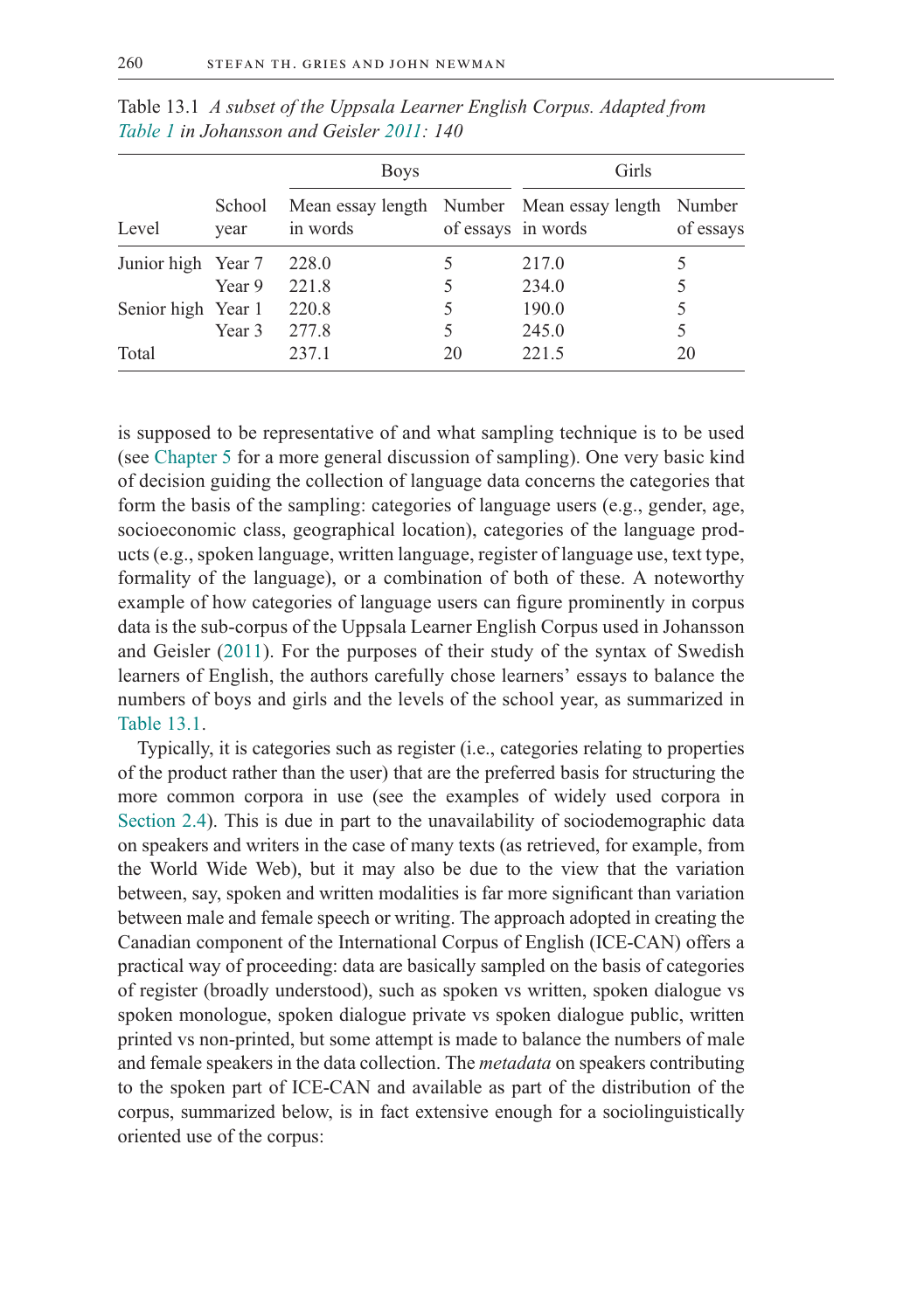| a. | date of recording       |
|----|-------------------------|
| b. | place of recording      |
| c. | gender                  |
| d. | age                     |
| e. | mother tongue           |
| f. | other languages spoken  |
| g. | self-reported ethnicity |
| h. | occupation              |
| i. | educational profile     |
| j. | professional training   |
| k. | overseas experience     |

The decision as to what the corpus should be representative of will always have a huge impact on how the corpus data will be collected: recordings of natural conversation, recorded interviews, conversation from TV programs, fictional texts or journalese (from the web or processed by optical character recognition [OCR] software), blogs and chat-room data, general content crawled/collected from the web are but a few possible data sources, and careful decisions as to what can and must be included are required, and, realistically, will often have to be balanced with what is possible within the restrictions of particular research agendas and goals. Sometimes there can be hidden biases in making decisions about representativeness, skewing the data collected in unintended ways. A typical bias may favor a "standard" or better known variety of language over less prestigious (dialectal, colloquial) varieties, or favor the collection of data from more educated speakers. Newman and Columbus [\(2009](#page-30-1)), for example, found an (unintended) over-representation of vocabulary relating to the education domain in a number of the conversational corpora in the International Corpus of English project, most likely a consequence of the easy availability of speakers from the education sector as contributors of data. Of course, the researcher may quite consciously opt for data specifically restricted to a standard variety, educated speakers, or other factors, but it should not be thought that a corpus must be restricted in this way. In addition, there is a variety of further restrictions on the collection of data which often have to do with what speakers/writers allow to be done with their speech/texts. For example, for reasons of copyright or the traditions of speech communities, not everything that can be found on the Web can be added to a corpus that is intended for use by others.

These days, the World Wide Web offers a useful starting point for obtaining text which can be utilized for the construction of corpora. Collections of published materials (out of the range of current copyright) such as Project Gutenberg provide a wealth of literary texts in many languages that can be exploited for the creation of customized digital corpora. But, as already indicated above, there is an abundance of material available for downloading apart from literary texts: newspaper collections, Wikipedia entries, university lectures, film scripts, translations of the Bible, blogs, and so on. Oral history projects provide opportunities for the creation of spoken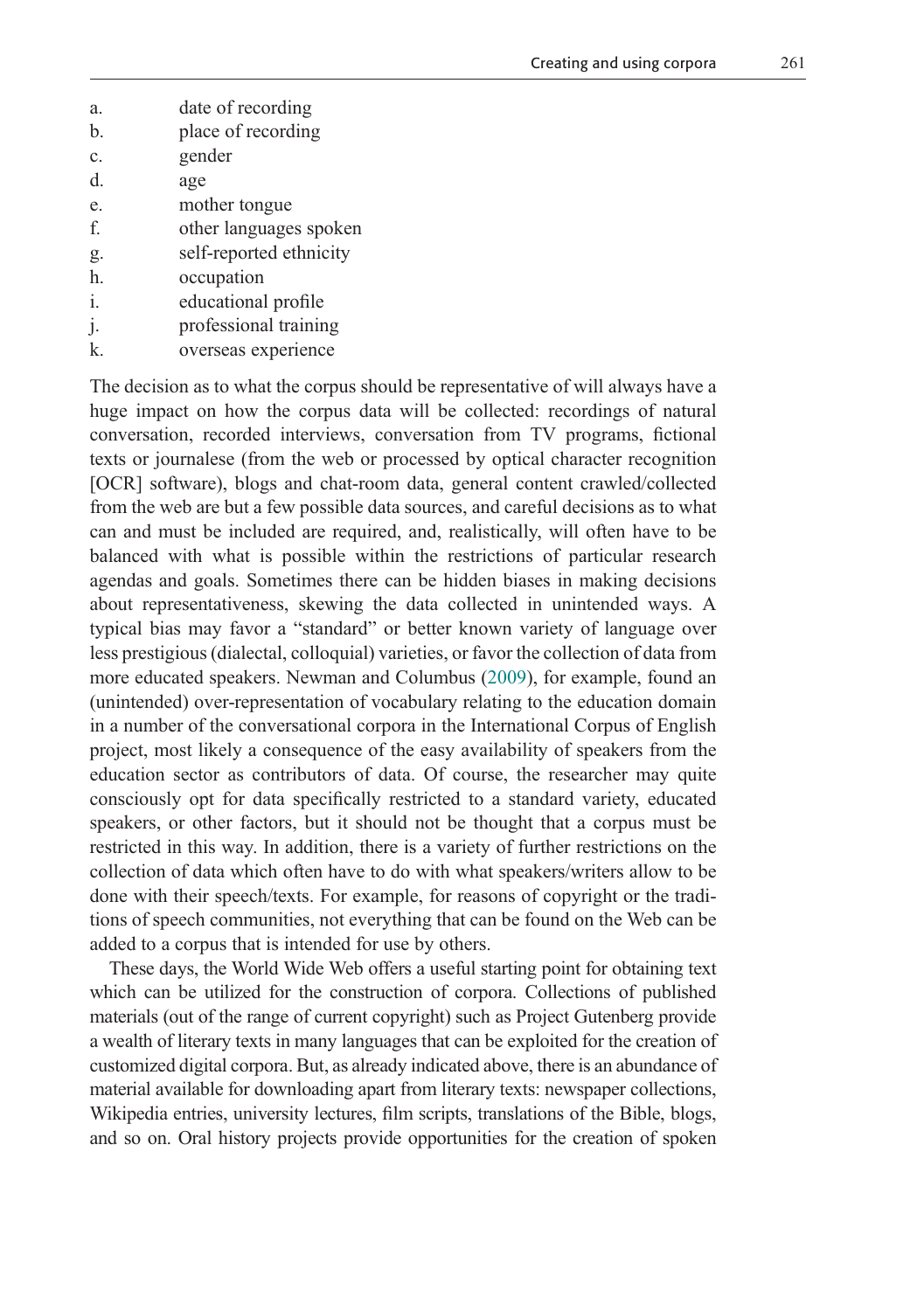corpora. Consider, as just one example, the Southern Oral History Program, which began in 1973 with the aim of documenting the life of the American South in tapes, videos, and transcripts. According to the website, this project will ultimately make 500 oral history interviews available over the internet (400 are already available), selected from the 4,000 or so oral history interviews carried out over 30 years. The interviews cover a variety of topics in recent North Carolina history, particularly civil rights, politics, and women's issues. As of writing, the index contains a list of 496 topics. Interviews can be read as text transcript, listened to (or downloaded) with a media player, or both simultaneously. Note, also, that applications such as HTTrack (for Windows/Unix) or Sitesucker (for Mac) can currently be used with many sites, enabling an automated mirroring of whole websites.

Our emphasis in this chapter is on creating and using corpora as written or transcribed texts, but some comments on collecting spoken data are in order (see Chapters 9 and 11 for many observations directly relevant here). One issue immediately confronting a researcher collecting data directly from a speaker is how to minimize observer effects. Inconspicuousness and versatility are two key goals in managing the collection of speech data (intended to reflect natural, nonself-conscious use of language), as discussed in Chapters 6 and 9. The CallHome American English Speech Corpus, for example, follows a procedure which is likely to reduce any observer effect. The corpus is based on recorded telephone conversations lasting up to 30 minutes, where the participants are fully aware that they are being recorded. The transcripts which derive from these recordings, however, are based only on 10 contiguous minutes from within those 30 minutes. While this strategy does not exclude some self-consciousness on the part of the speakers, it does serve to lessen any such effect, since the speakers cannot know in advance which 10 minutes are being utilized for the transcript. A second issue surrounding the collection of spoken data concerns the quality of the audio/video recording. Needless to say, one aims for the best quality possible (WAV rather than MP3 format for audio files, for example), though sometimes a lesser quality may suffice. The corpora in the International Corpus of English project, for example, are designed primarily for distribution as corpora in the form of text files where the spoken data have been transcribed into regular English orthography. In such cases, the quality of the recording must be good enough for reliable transcription, even if it falls short of what a researcher carrying out a fine acoustic analysis requires. Finally, creating a speech corpus in which the acoustic characteristics are of importance leads naturally to additional kinds of metadata compared with those listed above. Below is a summary of the metadata available in the CallHome American English Speech Corpus.

Metadata for a conversation recording:

- a. total number of speakers
- b. number of females and males
- d. number of speakers per channel and number of males/females per channel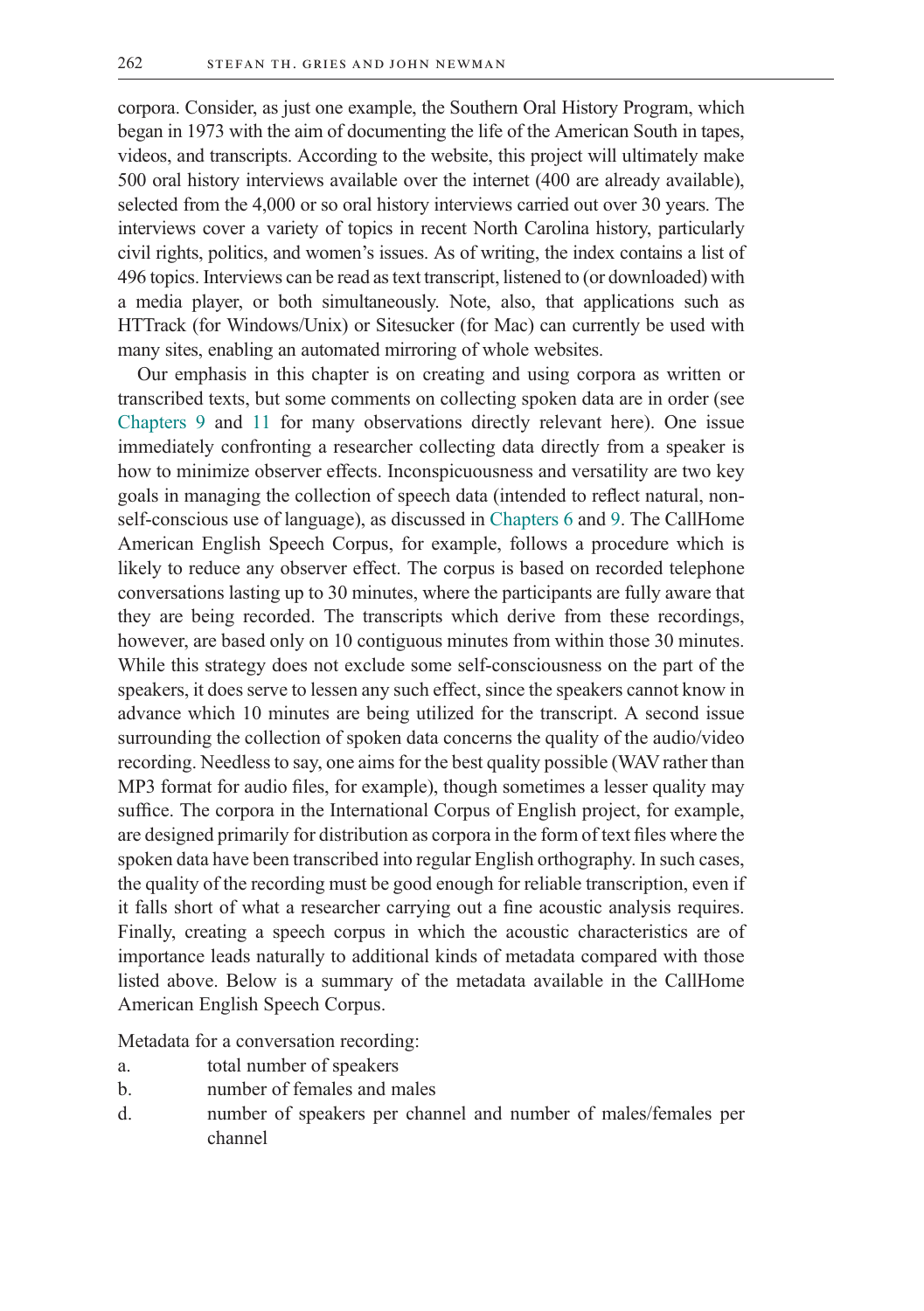- <span id="page-6-0"></span>e. difficulty (overall quality of the channel in terms of number of speakers, background noise, channel noise, speed, accent, articulation)
- f. background noise (amount of sound not made by the speakers, e.g., baby crying, television, radio)
- g. distortion (echo and other types of recording problems)
- h. crosstalk (audibility of the channel A speaker on channel B, and vice versa)

Metadata for the caller:

- i. gender
- j. age
- k. years of education
- l. where the caller grew up
- m. telephone number called

Once first versions of video/sound/text files have been obtained, typically one or more follow-up steps are necessary, which are discussed in the following section.

#### 2.3 Preparing the corpus data

The first versions of files obtained in the first collection step hardly ever correspond to the desired final versions. Rather, such files typically require two additional steps before they can be used and made available as corpus files: they virtually always need to be cleaned up and standardized, and they often need to be marked up and annotated. In today's age of increased data sharing, it is important to standardize corpus files to facilitate later use by other researchers with different goals.

#### 2.3.1 Cleaning up and standardizing

The first versions of files typically need to be cleaned of any undesired information they may contain. Files which include information that is protected for privacy reasons need to have such information edited in some way (see Chapters 2 and 12). For example, if one gathers recordings of authentic conversation, it is often necessary to protect the speakers' privacy as well as the privacy of those whom a speaker talks about in their absence. (Imagine a case where, during a recording, a speaker mentions that her neighbor cheated on last year's tax report or that her brother's visa has expired.) Data like these require careful consideration of how much one can and must anonymize the data. In ICE-CAN, for example, names other than those of public figures were anonymized through the use of pseudonyms.

Files obtained from the internet or other sources can be in one of any number of formats (.txt, .html, .xml, .pdf, .doc, etc.) and will almost invariably require some editing for them to be used most effectively. In using files from the Web as a convenient example, editing *may* include, but is not limited to the tasks listed below: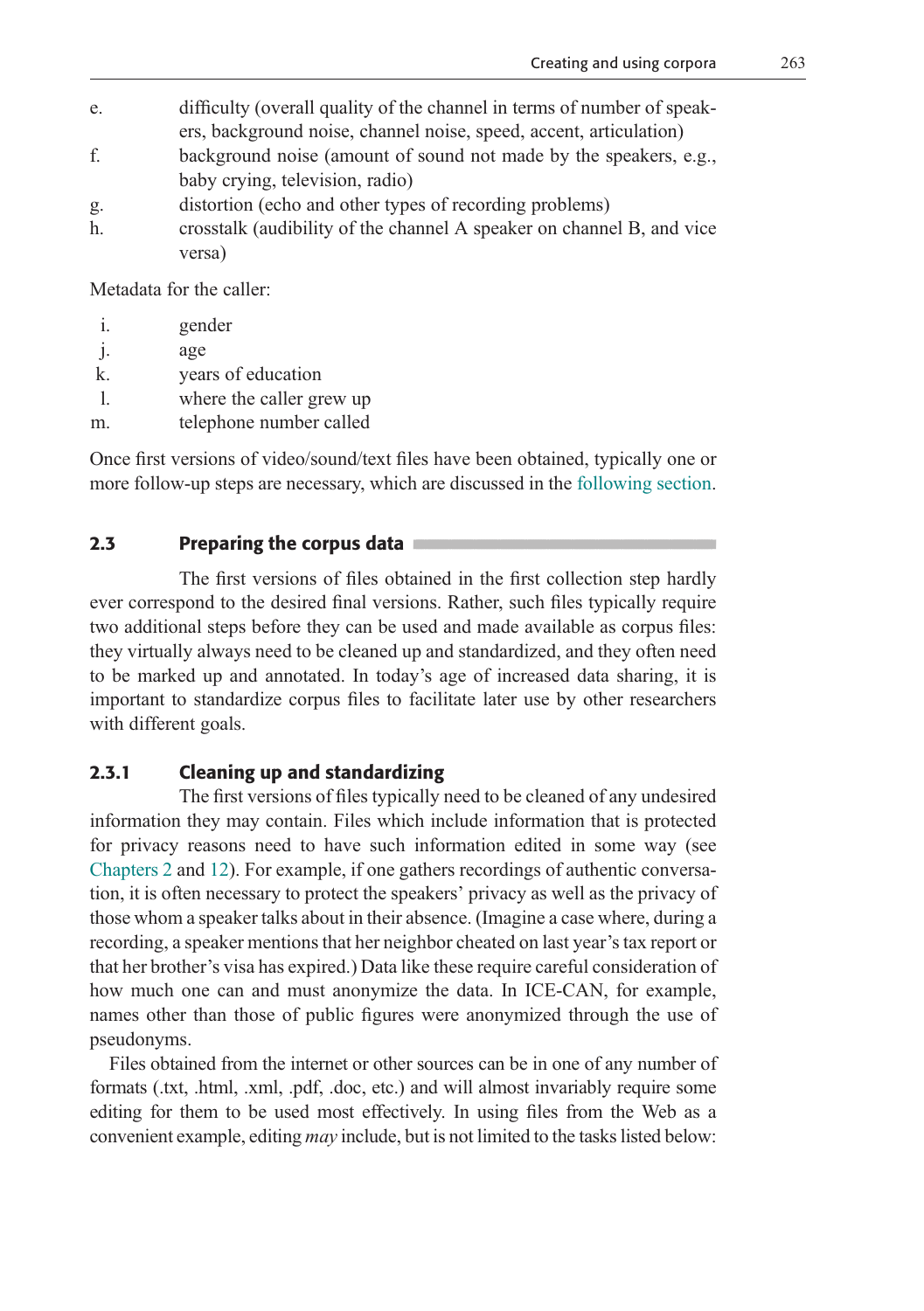- a. converting all files into one and the same interoperable file format and language encoding (e.g., converting data into Unicode text files);
- b. removing and/or standardizing unwanted elements (e.g., deleting unwanted HTML tags such as image references, title, body, table, and other tags, links, scripts, etc.);
- c. standardizing different spellings and character representations (e.g., standardizing  $\ddot{u}$  and  $\&$ uuml; into  $\ddot{u}$ , etc.);
- d. identifying files downloaded more than once and deleting copies.

This kind of editing typically requires ready-made tools with particular features, or, better still, the use of a programming language. An example of a ready-made application at the time of writing is the free cross-platform Java-based text editor jEdit. While jEdit has many attractive features, it includes three key features relevant to formatting texts for corpus-based research: (i) it accepts a wide range of language encodings, including UTF-8 and UTF-16; (ii) it allows for search and replace over multiple files; (iii) it features search and replacement operations using regular expressions, which are a method to describe simple or very complicated sequences of characters in files (see [Table 13.11](#page-21-0)). Software like jEdit and other text editors intended for programmers force the user to be more attuned to properties of files which become important in working with corpus tools, such as language encodings and (Unix- vs Windows- vs Mac-style) line breaks. Regular expressions increase the power of editing considerably, allowing options such as finding and deleting all annotation contained within angular brackets, adding an annotation at the beginning of each line, removing some variable number of lines of text at the beginning of a file, such as all text within <teiHeader>...</teiHeader>, features that are not necessarily available in typical word-processing software.

#### 2.3.2 Marking up and annotating

Once one has files that are cleaned up and standardized as desired, a second preparatory step usually involves enriching these with desired information they do not yet contain. Such information serves to facilitate the retrieval of linguistic patterns and their co-occurrence with other (linguistic or extralinguistic) data. Usually, one distinguishes markup and annotation.

In the case of written or transcribed data, the markup section of a file refers to metadata about the file and might include information such as when the data in the file were collected, a description of the source of the data, when the file was prepared, basic social information about participants if relevant, and other such details. [Figure 13.1](#page-8-0) shows an example of markup from the beginning of the Extensible Markup Language (XML) version of the Brown Corpus, distributed as part of Baby BNC v.2. The elements of markup conform to the specifications laid down by the Text Encoding Initiative (TEI), a consortium of interested parties, which are concerned with establishing standards for sharing documents. Angled brackets < and > demarcate the tags which enclose metadata; / indicates a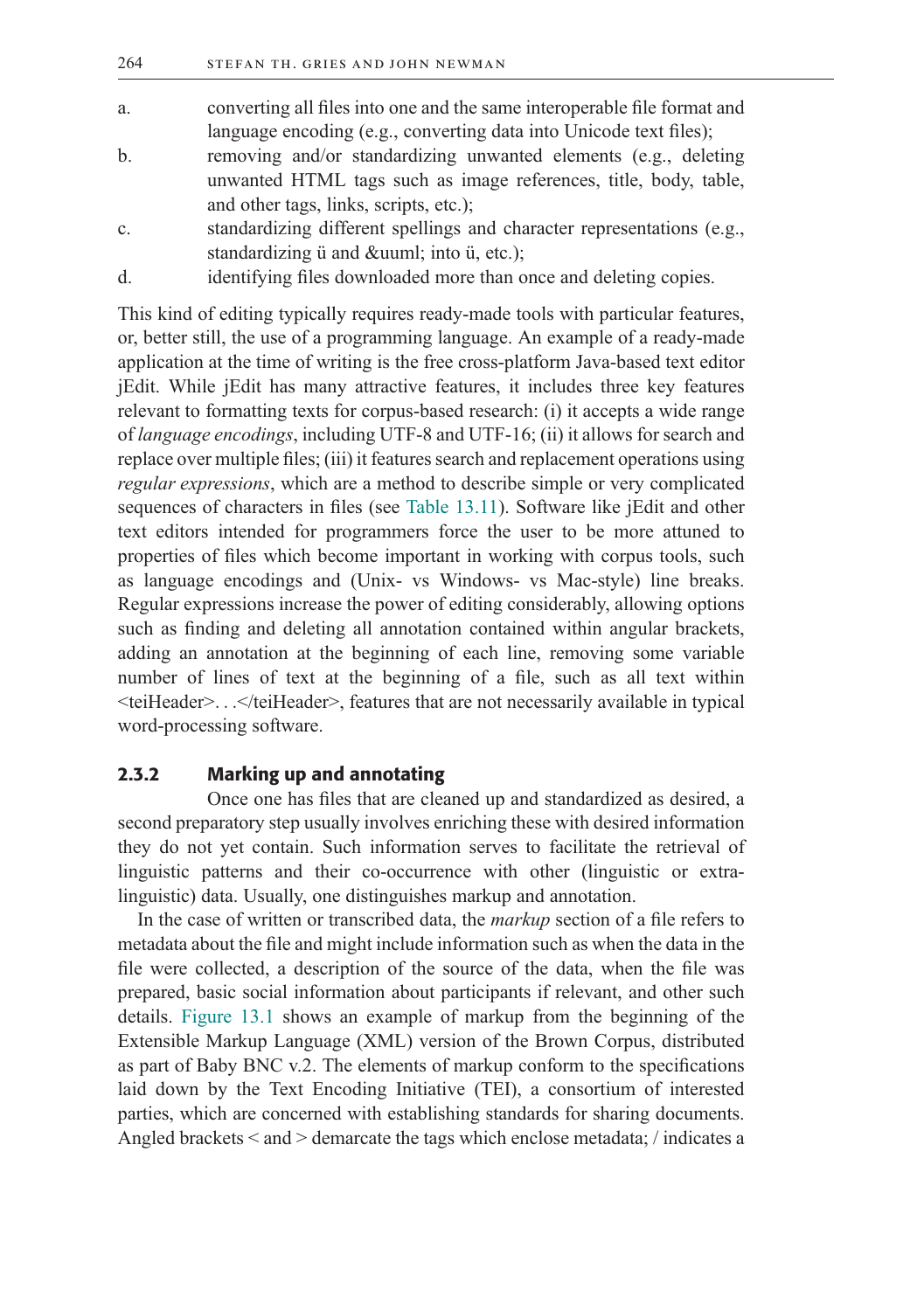```
<teiHeader>
       <fileDesc>
              <titleStmt>
                      <title>Sample A01 from The Atlanta Constitution</title>
                      <title type="sub"> November 4, 1961, p.1 "Atlanta Primary &"
                      "Hartsfield Files"
                      August 17, 1961, "Urged strongly &"
                      "Sam Caldwell Joins"
                      March 6,1961, p.1 "Legislators Are Moving" by Reg Murphy
                      "Legislator to fight" by Richard Ashworth
                      "House Due Bid&"
                      p.18 "Harry Miller Wins&"
                      \angle/titles
              </titleStmt>
              <editionStmt>
                      <edition>A part of the XML version of the Brown Corpus</edition>
              </editionStmt>
             <extent>1,988 words 431 (21.7%) quotes 2 symbols</extent>
              <publicationStmt>
                      <idno>A01</idno>
                      <availability><p>Used by permission of The Atlanta Constitution
                      State News
                      Service (H), and Reg Murphy (E).</p></availability>
              </publicationStmt>
             <sourceDesc>
                      <bibl> The Atlanta Constitution</bibl>
             </sourceDesc>
       </fileDesc>
       <encodingDesc>
             <p>Arbitrary Hyphen: multi-million [0520]</p>
       </encodingDesc>
       <revisionDesc>
             <change when="2008–04–27">Header auto-generated for TEI version</change>
       </revisionDesc>
</teiHeader>
```
Figure 13.1. Markup in the TEI Header of file A01 in the XML Brown Corpus

closing tag. All the information in the TEI header, for example, is found between the opening tag <teiHeader> and the closing tag </teiHeader>; the header, in turn, consists of a file description within the <fileDesc> tags, a title statement within the <titleStmt> tags, an edition statement within the <editionStmt> tags, and so on, as seen in Figure 13.1. The TEI guidelines for markup of texts are intended to apply to all kinds of texts and are not designed specifically for the files of a linguistic corpus. An extension of the TEI guidelines specifically intended for corpus markup (and annotation) is the Corpus Encoding Standard (CES) and the more recent version of these standards designed for XML, namely Extensible Corpus Encoding Standard (ECES).

The *annotation* part of a file refers to elements added to provide specifically linguistic information (e.g., part of speech, semantic information, and pragmatic information). Most commonly, annotation takes the form of part-of-speech tagging of words. The first sentence of the Brown Corpus is shown in a parts-ofspeech annotated form in [\(1a](#page-9-0)). The tags used in this sentence are explained in [\(1b\)](#page-9-0) – full details can be found in the Brown Corpus Manual (khnt.aksis.uib.no/ icame/manuals/brown/INDEX.HTM). Other tagsets are the various versions of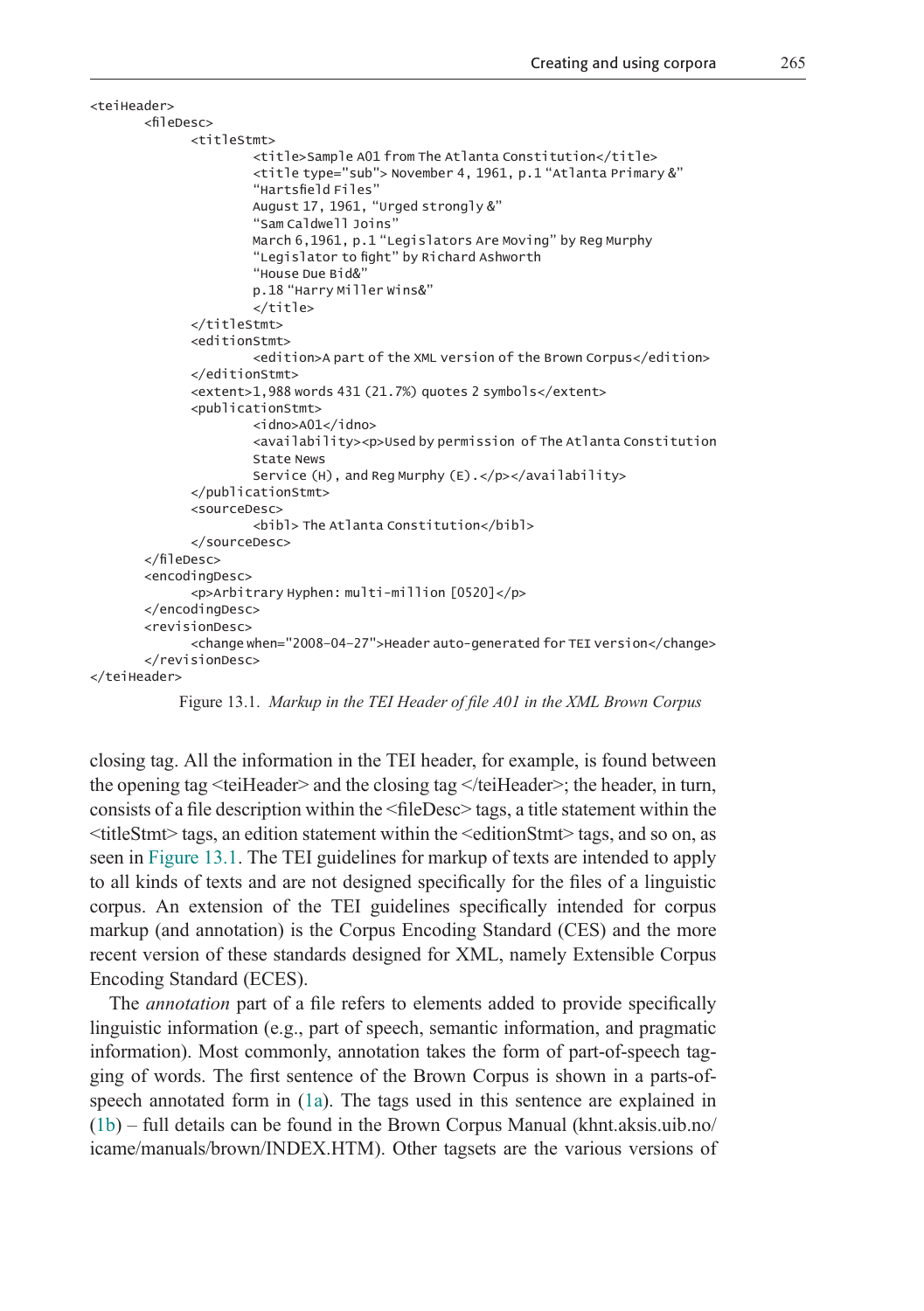```
<p><s n="1">
             <w type="AT">The</w>
             <w type="NP" subtype="TL">Fulton</w>
             <w type="NN" subtype="TL">County</w>
             <w type="JJ" subtype="TL">Grand</w>
             <w type="NN" subtype="TL">Jury</w>
             <w type="VBD">said</w>
             <w type="NR">Friday</w>
             <w type="AT">an</w>
             <w type="NN">investigation</w>
             <w type="IN">of</w>
             <w type="NP">Atlanta's</w>
             <w type="JJ">recent</w>
             <w type="NN">primary</w>
             <w type="NN">election</w>
             <w type="VBD">produced</w>
             <c type="pct">``</c>
             <w type="AT">no</w>
            <w type="NN">evidence</w>
            <c type="pct">''</c>
             <w type="CS">that</w>
             <w type="DTI">any</w>
             <w type="NNS">irregularities</w>
             <w type="VBD">took</w>
             <w type="NN">place</w>
             <c type="pct">.</c>
     </s>
\langle/p>
```


Constituent Likelihood Automatic Word-tagging System (CLAWS) and the University of Pennsylvania (Penn) Treebank Tagset. [Figure 13.2](#page-9-0) shows the same annotated sentence in an XML format.

- (1) a. The/at Fulton/np-tl County/nn-tl Grand/jj-tl Jury/nn-tl said/vbd Friday/nr an/at investigation/nn of/in Atlanta's/np\$ recent/jj primary/nn election/nn produced/vbd ``/`` no/at evidence/nn "/" that/cs any/dti irregularities/nns took/vbd place/nn ./.
	- b. at  $=$  article; np-tl  $=$  proper noun, also appearing in the title (of the newspaper article, in this case);  $m-tl =$  singular common noun, also appearing in the title; jj-tl = adjective, also appearing in the title; vbd = past tense of verb; nr  $=$  adverbial noun; nn  $=$  singular common noun; in  $=$  preposition; np\$  $=$ possessive proper noun;  $i =$  adjective;  $cs =$  subordinating conjunction; dti  $=$  singular or plural determiner/quantifier; nns  $=$  plural common noun;  $=$ sentence closer; "= punctuation

Sometimes, a tagging system allows for multiple tags to be associated with one and the same word. In general, the CLAWS tagger assigns to each word in a text one or more tags (regardless of the context in which it occurs) and then tries to identify the one best tag based on the frequency of word-tag combinations in the immediate context. However, sometimes the algorithm is unable to clearly identify one and only one tag and uses a hyphenated tag, such as VVG-NN1 instead (as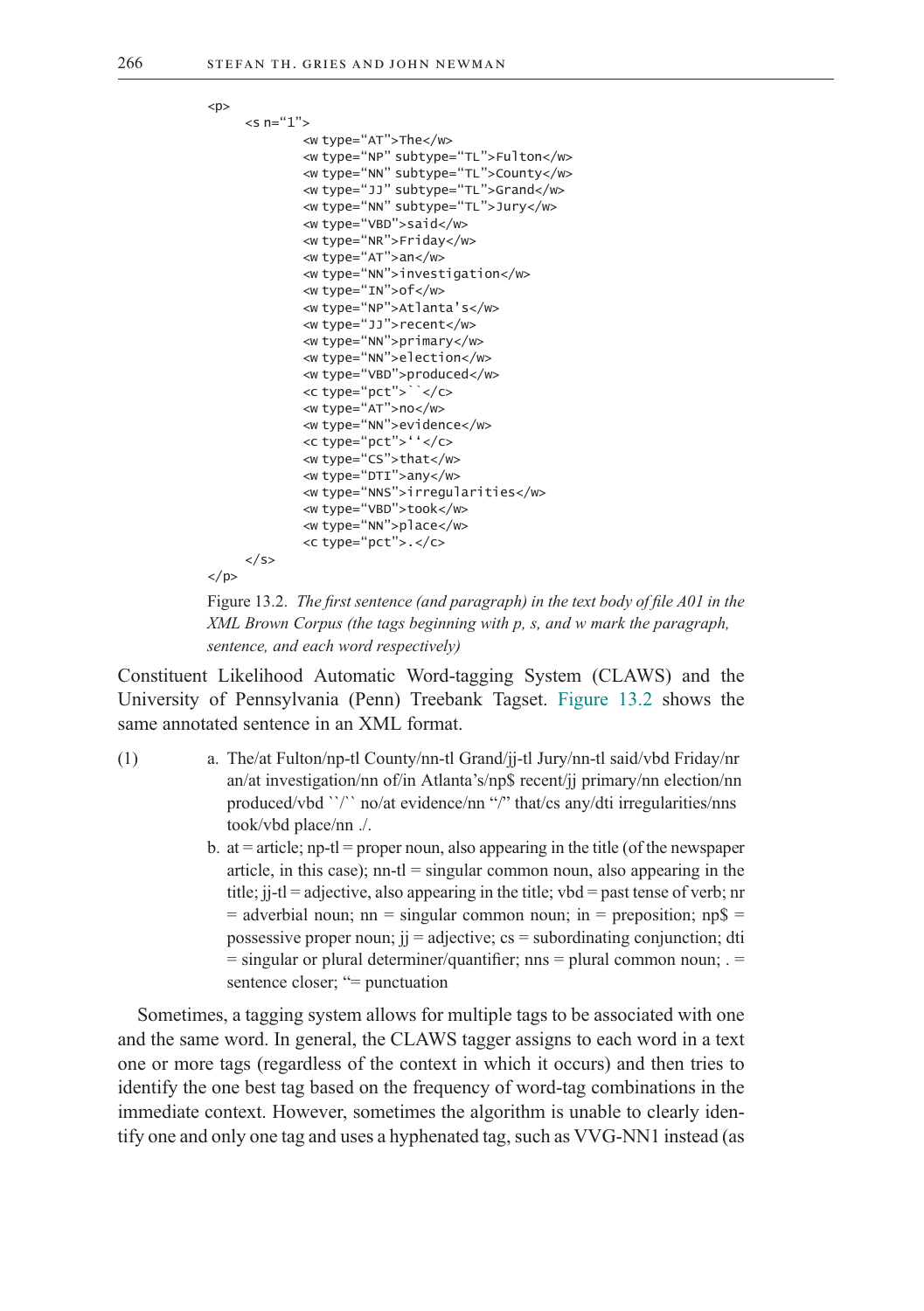|               | I am now completely<br>rid of such things. | You are well<br>rid of him. | I got rid of<br>the rubbish. |
|---------------|--------------------------------------------|-----------------------------|------------------------------|
| CLAWS tagger  | past participle                            | past participle             | past participle              |
| Infogistics   | verb base                                  | verb base                   | past participle              |
| FreeLing      | adjective                                  | verb base                   | past participle              |
| (Brill-based) | adjective                                  | adjective                   | adjective                    |
| GoTagger      |                                            |                             |                              |

<span id="page-10-0"></span>Table 13.2 Four tagging solutions for English rid

```
<mw c5="PRP">
       <w c5="PRP" hw="in" pos="PREP">in </w>
       <w c5="NN2" hw="term" pos="SUBST">terms </w>
       <w c5="PRF" hw="of" pos="PREP">of </w>
\langle/mw\rangle
```
Figure 13.3. The annotation of in terms of as a multi-word unit in the BNC XML

when singing in the sentence She says she couldn't stop singing is tagged VVG-NN1). The hyphenated tag in this case, as used in the British National Corpus (BNC), indicates that the algorithm was unable to decide between the VVG (the ing form of a verb) and NN1 (the singular of a common noun), but the preference is for the VVG tag.

Hyphenated tags are employed by Meurman-Solin [\(2007](#page-30-1)) as a way of indicating the range of different functions that can be expressed by the word in a diachronic corpus of English, creating, in effect, tags which embody grammaticalization facts. Certainly, there should be no expectation that part-of-speech tagging algorithms will produce identical results. Consider the tags assigned to rid in the three sentences in [Table 13.2,](#page-10-0) based on four automatic tagging programs, where it can be seen that there is no uniform assignment of the part of speech of *rid* in any of the three sentences given. Here we see indications of a regrammaticalization of a past participle as an adjective, just one example of how any part-of-speech system needs to be critically assessed.

Another way in which multiple tags can refer to one word involves multi-word units. For instance, the complex preposition in terms of is tagged in the BNC XML, as shown in [Figure 13.3](#page-10-0) (for expository reasons, we have added line breaks to highlight the annotation's structure).

Transcription of spoken language presents considerable challenges, at least if one wishes to highlight faithfully features of spoken language (see Newman [2008;](#page-30-1) see also Chapter 12). The annotated transcription in ([2](#page-11-0)), a sample of transcribed spoken language taken from ICE-CAN, illustrates some of this complexity. Overlapping strings are indicated by  $\leq$   $\leq$   $\leq$   $\leq$   $\leq$   $\leq$   $\leq$   $\leq$   $\leq$   $\leq$   $\leq$   $\leq$   $\leq$   $\leq$   $\leq$   $\leq$   $\leq$   $\leq$   $\leq$   $\leq$   $\leq$   $\leq$   $\leq$   $\leq$   $\leq$   $\leq$   $\leq$   $\leq$   $\leq$   $\leq$   $\leq$ lapping strings contained within  $\langle \rangle$ ... $\langle \rangle$ , stretching across both speaker A and speaker B. The tags  $\langle \rangle$ ... $\langle \rangle$  indicate a "normative replacement," where a repetition of they (in casual, face-to-face conversation) is indicated. This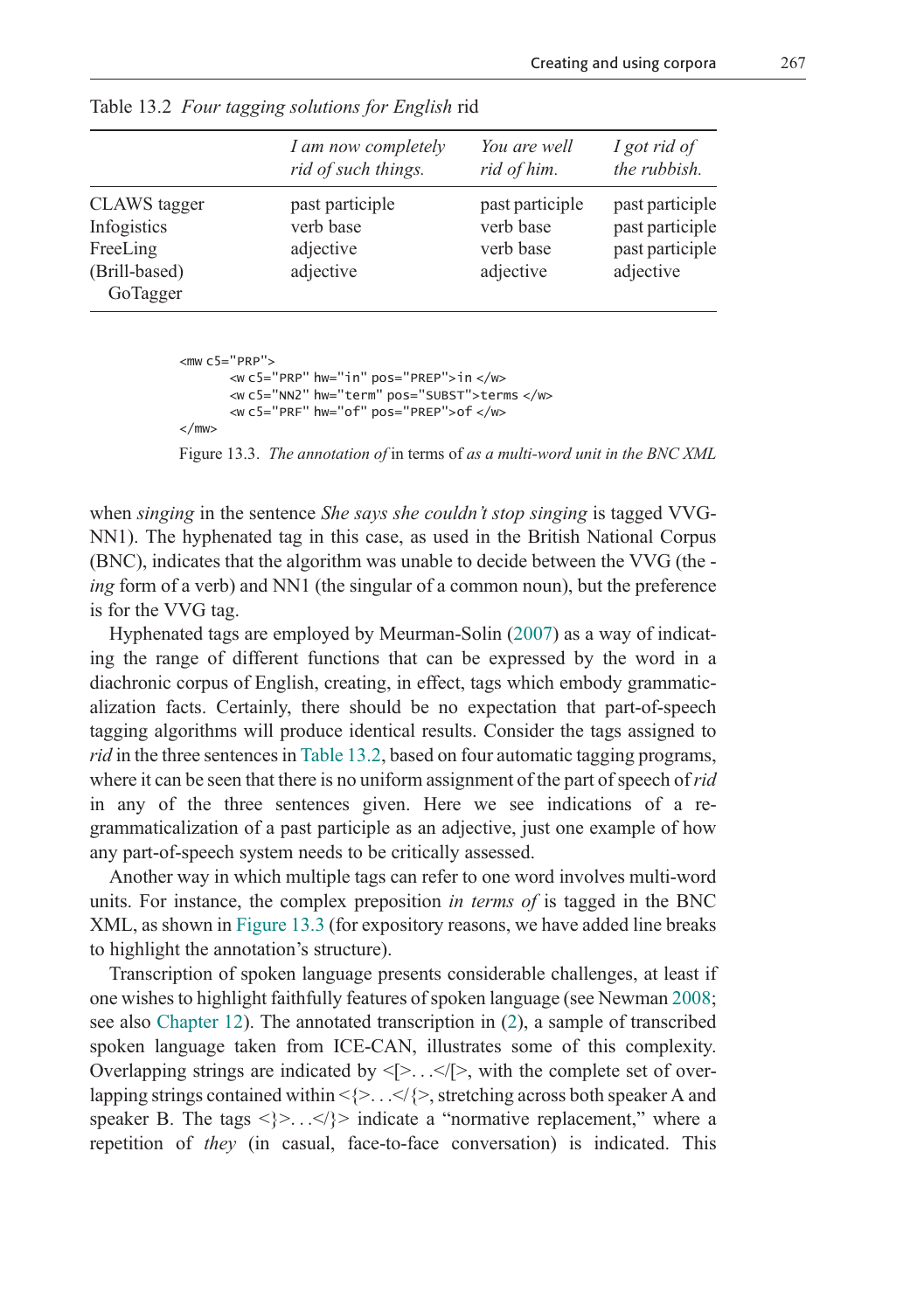<span id="page-11-0"></span>annotation allows for searching on the raw data (containing the original two instances of *they*) or on the normalized version (containing one instance of *they* within  $\leq$ ... $\geq$  $\leq$  $\geq$ ). The example in (2) illustrates only a tiny fraction of the challenges presented by spoken language. The Great Britain component of the International Corpus of English (ICE-GB) contains syntactic parses for all the data, which make the annotation even more complex.

(2)  $\langle \$A \rangle \langle \text{ICE-CAN:S1A-001#34:1:A>}$  I think some of the trippers actually do a bit of the portaging by themselves <  $\ge$  <  $\ge$  they  $\lt$   $\ge$  they  $\lt$   $\le$   $\ge$  they  $\lt$   $\ne$  $\langle \rangle$  bring it to the other end and they come back to help the kids with  $\langle \rangle$  <  $\langle \rangle$  their packs  $\langle \rangle$  $\langle$ SB>  $\langle$ ICE-CAN:S1A-001#35:1:B>  $\langle$  > I see  $\langle$  |>  $\langle$   $\rangle$ 

The advent of extremely large multimodal corpora such as the corpus created through the Human Speechome Project (90,000 hours of video and 140,000 hours of audio recordings) takes the problems of dealing with audio and video to another level altogether, requiring the development of new kinds of tools to manage the extraordinary amount of data involved (Roy [2009\)](#page-30-1).

Just as with cleaning up and standardizing data, the processes of marking up and annotating typically require more sophisticated tools than mere wordprocessing tools. For some tasks (e.g., straightforward replacement operations), general-purpose applications such as sophisticated text editors may be sufficient. For some more specialized tasks, ready-made applications with a graphical user interface are available. For example, language-encoding converters (Encoding Master for Windows/Mac, iconv for Unix/Linux, at the time of writing) and annotation software such as ELAN, Transcriber, and Soundscriber (Windows) are available (see Chapter 12 on transcription). Some larger and more automatic processes such as part-of-speech tagging, however, would normally be carried out by running scripts in a programming environment, though some graphical user interface (GUI) applications are also available (e.g., GoTagger for English and the Windows interface to TreeTagger for English and other languages).

To exemplify at least one application here, TreeTagger is a suite of scripts (currently available for Linux, Windows, and Mac) that would suit the needs of most researchers wanting to tag a corpus for part of speech. Some basic knowledge of programming environments is required to run these scripts, though running them is not a daunting task. To illustrate what is involved, [\(3](#page-12-0)) shows the one-line command needed to tag an English sentence, with the output directed to the screen as three columns (each word in the input, a tag, and a lemmatized form of the word). The tags are based on the Penn Treebank tagset. In this example,  $DT =$  determiner,  $VBP =$  non-[3rd person singular present] of a verb,  $NNS =$  plural common noun,  $WDT = Wh-determiner$ ,  $NN =$  singular common noun, SENT = sentence closer. It is equally straightforward to tag a whole file or a directory of files. The tagging requires language-specific parameter files which are available for a dozen or so languages (including English, German, Italian, Dutch, Spanish, Bulgarian, Russian, French, Mandarin). TreeTagger includes a training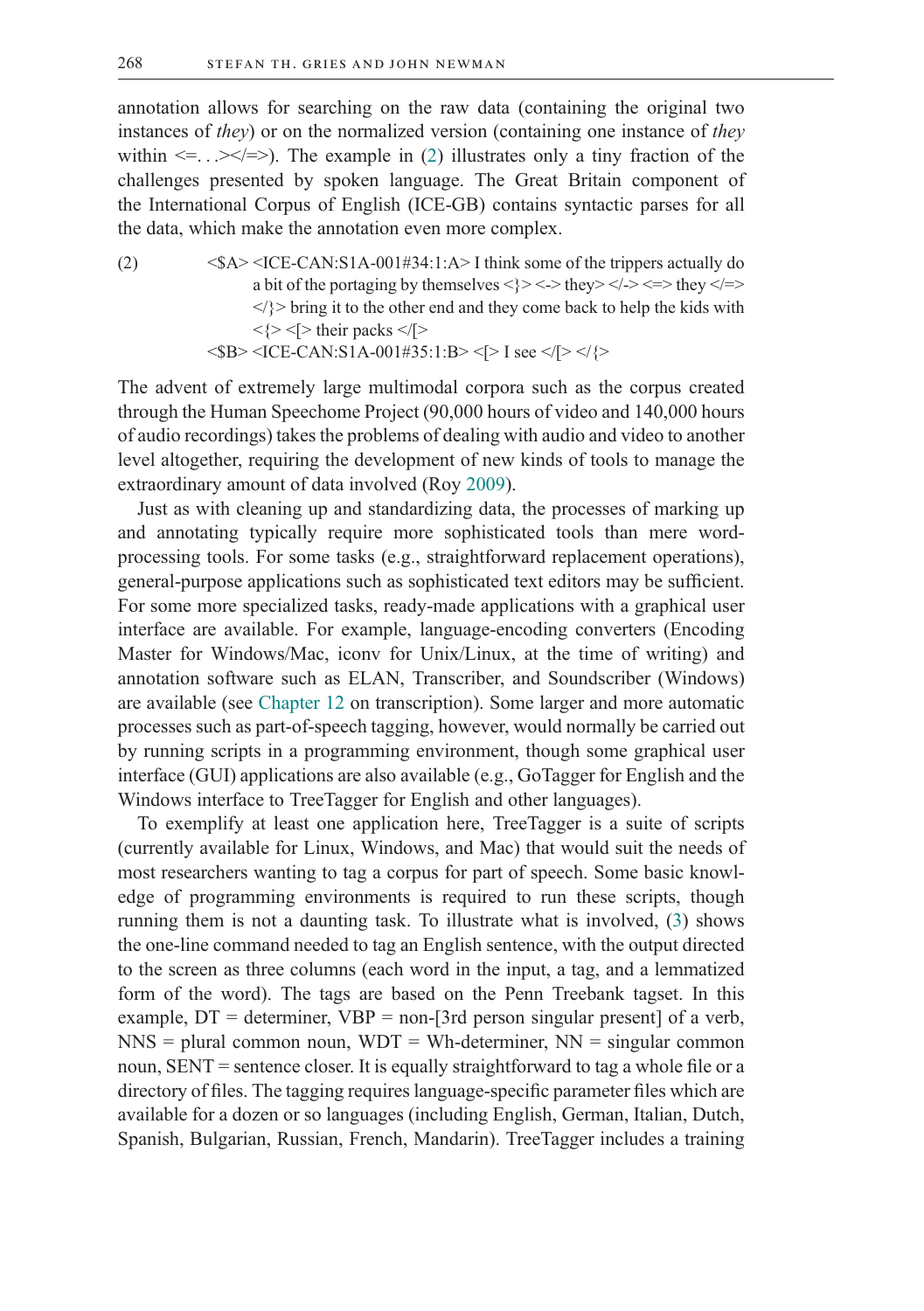<span id="page-12-0"></span>module which allows one to create a new parameter file for any language, trained on a lexicon and a training corpus. A "chunker" script outputs the tagged words plus some grouping into syntactic constituents. When run on the sentence in (3), for example, the chunker script would insert noun cluster (NC) tags around some words and a sentence, and verb cluster (VC) tags around the one-word verb clusters are and make. As reported by Schmid [\(1994](#page-30-1)), using TreeTagger to tag for parts of speech in an English corpus achieved over 95 percent accuracy.

| (3) | \$                 |                         |           |             |                |  |  |  | echo 'These are some words which make a sentence.' |  |
|-----|--------------------|-------------------------|-----------|-------------|----------------|--|--|--|----------------------------------------------------|--|
|     |                    | cmd/tree-tagger-english |           |             |                |  |  |  |                                                    |  |
|     | reading parameters |                         |           |             |                |  |  |  |                                                    |  |
|     |                    | tagging                 |           |             |                |  |  |  |                                                    |  |
|     |                    | finished.               |           |             |                |  |  |  |                                                    |  |
|     |                    | These                   | DT        |             | these          |  |  |  |                                                    |  |
|     |                    | are                     |           | <b>VBP</b>  | be             |  |  |  |                                                    |  |
|     |                    | some                    | DT        |             | some           |  |  |  |                                                    |  |
|     |                    | words                   |           | <b>NNS</b>  | word           |  |  |  |                                                    |  |
|     |                    | which                   |           | <b>WDT</b>  | which          |  |  |  |                                                    |  |
|     |                    | make                    |           | <b>VBP</b>  | make           |  |  |  |                                                    |  |
|     |                    | a                       | DT        |             | a              |  |  |  |                                                    |  |
|     |                    | sentence                | <b>NN</b> |             | sentence       |  |  |  |                                                    |  |
|     |                    |                         |           | <b>SENT</b> | $\blacksquare$ |  |  |  |                                                    |  |
|     |                    | ٠                       |           |             |                |  |  |  |                                                    |  |

#### 2.4 Several widely used corpora

Before turning to how corpora are used, we briefly present here a few widely used corpora with an eye to showcasing different kinds of data and annotation (see [Appendix 13.1](#page-26-0) for more information on access to these corpora). Readers should be aware that the Linguistic Data Consortium (LDC, [www.ldc.](http://www.ldc.upenn.edu) [upenn.edu\)](http://www.ldc.upenn.edu) makes available many high-quality corpora, some free to nonmembers and others available through an annual subscription. It is also worth mentioning the Child Language Data Exchange System (CHILDES) database and associated tools, the child language component of the TalkBank project. Between them, CHILDES and TalkBank offer a great variety of freely available adult and child language corpora in various media, with an option of playing streaming audio and video through the internet. TalkBank, for example, includes corpora designed for the study of aphasia, dementia, second language acquisition, conversation analysis, and sociolinguistics. The CHILDES system of transcription and coding has in turn given rise to the Language Interaction Data Exchange System (LIDES), which aims to standardize transcription and coding for spoken multilingual data (LIPPS [2000](#page-29-1); Gardner-Chloros, Moyer, and Sebba [2007](#page-29-1)).

The Brown Corpus (Kučera and Francis [1967\)](#page-29-1) holds a unique place in the history of corpus linguistics. It represents the first systematic and, at the time, large-scale attempt to sample written American English containing material which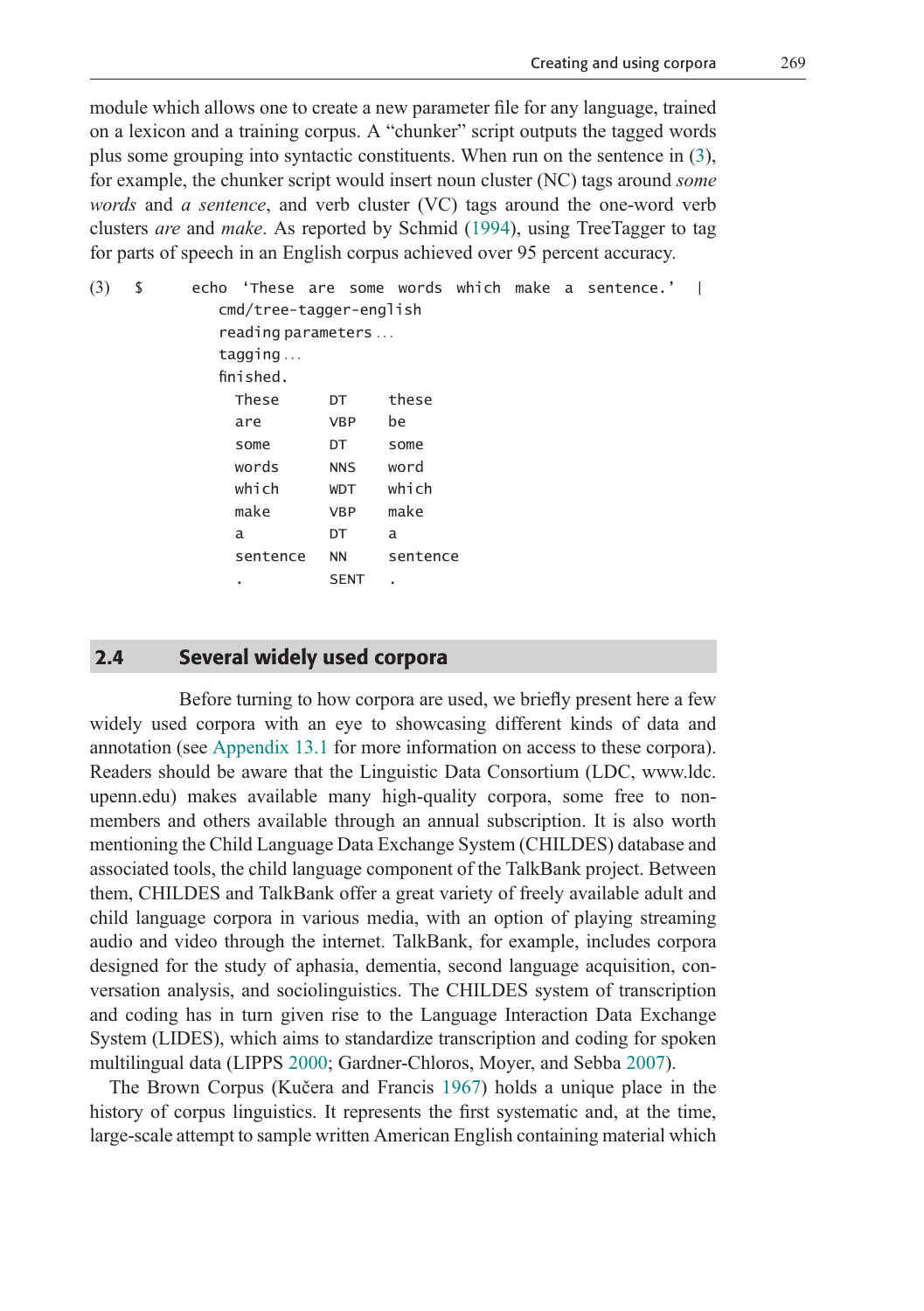| Genre                 | Words     | $\%$ of total |
|-----------------------|-----------|---------------|
| <b>News</b>           | 88,000    | 8.8           |
| Editorials            | 54,000    | 5.4           |
| Reviews               | 34,000    | 3.4           |
| Religion              | 34,000    | 3.4           |
| Skills and Hobbies    | 72,000    | 7.2           |
| Lore                  | 96,000    | 9.6           |
| <b>Belles</b> lettres | 150,000   | 15            |
| Miscellaneous         | 60,000    | 6             |
| Learned               | 160,000   | 16            |
| General fiction       | 58,000    | 5.8           |
| Mystery               | 48,000    | 4.8           |
| Science fiction       | 12,000    | 1.2           |
| Adventure             | 58,000    | 5.8           |
| Romance               | 58,000    | 5.8           |
| Humor                 | 18,000    | 1.8           |
| Total                 | 1,000,000 |               |

<span id="page-13-0"></span>Table 13.3 Sub-corpora of the Brown written corpus

first appeared in print in the year 1961. The corpus, described by the authors as a "Standard Corpus of Present-Day American English," has become known as the Brown Corpus since it was created at Brown University. The corpus contains approximately 1 million words in 500 samples of 2,000+ words each, divided into fifteen sub-categories, shown in Table 13.3. There is quite a spread of writing styles represented in the corpus, with written language being the clear guiding principle in the collection of data. Drama writing, for example, was excluded on the basis of belonging more to the realm of spoken discourse. Fiction writing was included, as long as there was no more than 50 percent dialogue. The design of the Brown Corpus has been adopted in the creation of a number of other 1-millionword English corpora: the Lancaster-Oslo-Bergen Corpus (LOB), the Freiburg Brown Corpus (FROWN), the Freiburg LOB Corpus (FLOB), among others. The corpora mentioned here enable corpus-based comparative studies of American and British written English in 1961 (Brown, LOB), American English in 1961 and 1991 (Brown, FROWN), and British English in 1961 and 1991 (LOB, FLOB).

The International Corpus of English (ICE) has been mentioned already: it is a global project whereby English language materials from many national varieties of English are being collected and marked up according to common guidelines. The primary aim of ICE is to collect material for comparative studies of English worldwide, based on the adoption of a common corpus size (approximately 1 million words) and design. As of April 2012, there were twenty-four varieties of English represented in the project, according to the ICE website. These varieties include better-known ones such as Great Britain and the US, as well as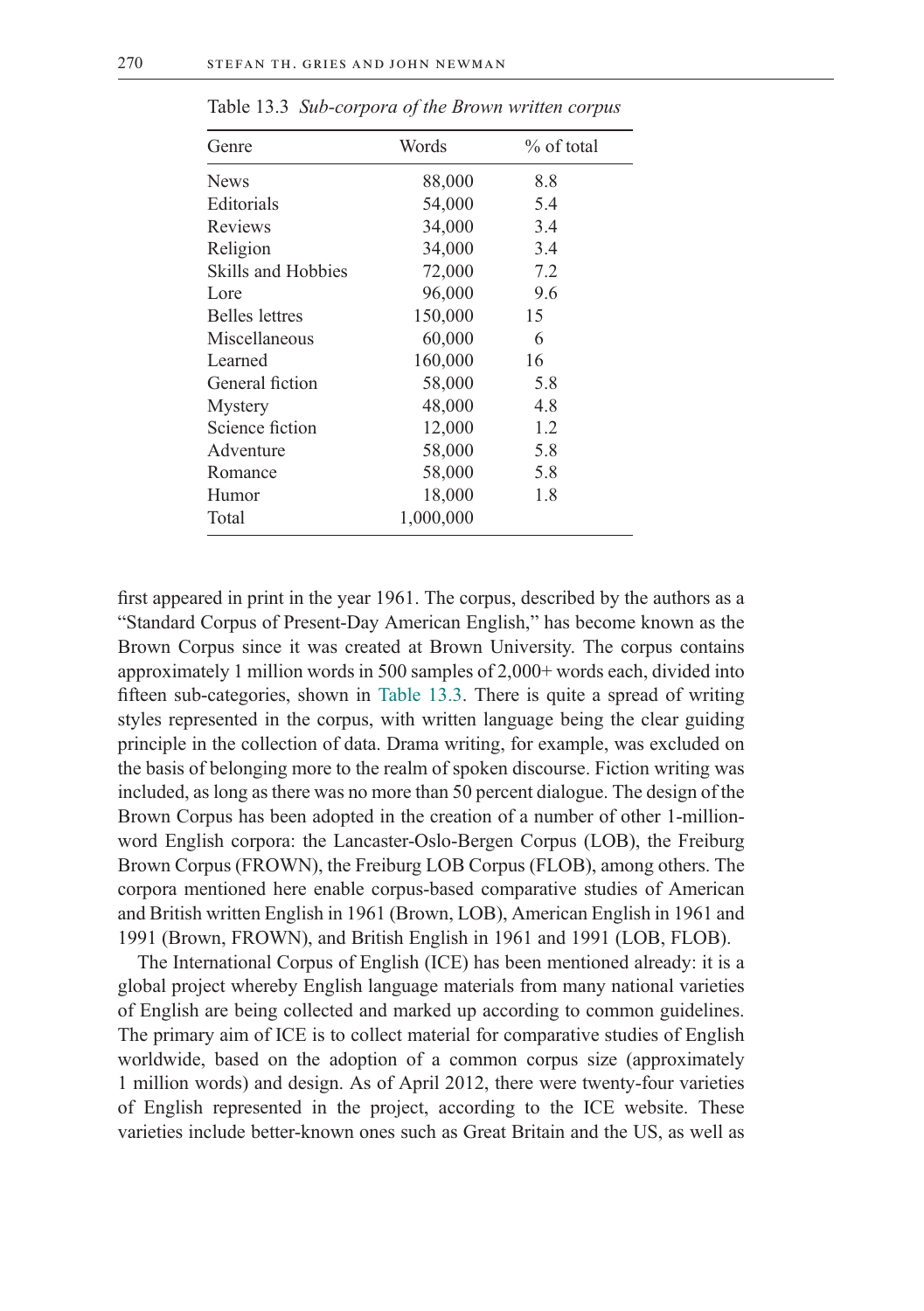| Mode             | Genre                        | Words     | $\%$ of total |
|------------------|------------------------------|-----------|---------------|
|                  | Private                      | 200,000   | 20            |
|                  | Public                       | 160,000   | 16            |
| Spoken $(60\%)$  | Unscripted                   | 140,000   | 14            |
|                  | Scripted                     | 100,000   | 10            |
|                  | <b>Student Writing</b>       | 40,000    | 4             |
|                  | Letters                      | 60,000    | 6             |
| Written $(40\%)$ | Academic Writing             | 80,000    | 8             |
|                  | Popular Writing              | 80,000    | 8             |
|                  | Reportage                    | 40,000    | 4             |
|                  | <b>Instructional Writing</b> | 40,000    | 4             |
|                  | Persuasive Writing           | 20,000    | 2             |
|                  | Creative Writing             | 40,000    | 4             |
|                  | Total                        | 1,000,000 |               |

<span id="page-14-0"></span>Table 13.4 Sub-corpora of the ICE corpora

lesser-known ones such as Malta, Philippines, and Sri Lanka. A full description of the project, as originally conceived, is given in Greenbaum ([1996\)](#page-29-1) and Greenbaum and Nelson ([1996\)](#page-29-1). A breakdown of the sub-parts of an ICE corpus can be seen in [Table 13.4](#page-14-0).

The Michigan Corpus of Academic Spoken English (MICASE) is a corpus of spoken academic English as recorded at the University of Michigan (Simpson et al. [2002\)](#page-30-1) between 1997 and 2002. It consists of transcriptions of almost 200 hours of recordings, amounting to about 1.8 million words (according to the MICASE website). Individual speech events range in length from 19 to 178 minutes, with word counts ranging from 2,805 words to 30,328 words. [Table 13.5](#page-15-0) provides word counts for an untagged version of MICASE in which hyphenated parts of a word and parts of a word separated by apostrophes count as one word.

The BNC contains a collection of written and transcribed spoken samples of British English reflecting a wide range of language use and totaling about 100 million words. The corpus has been published in various editions: the two most widely used (containing the same samples) being the BNC World Edition (2001), marked up in the Standard Generalized Markup Language (SGML), and the BNC XML Edition (2007). Most of the language samples date from the years 1985–93, but some written language samples were taken from the years 1960–84. For the "context-governed" part of the spoken component, data were collected based on particular domains of language usage; for the "spoken demographic" part, conversations were collected by 124 volunteers recruited by the British Market Research Bureau, with equal numbers of men and women, approximately equal numbers from each age group, and equal numbers from each social grouping. [Table 13.6](#page-15-0) provides a breakdown of the sub-parts of the BNC, with size in terms of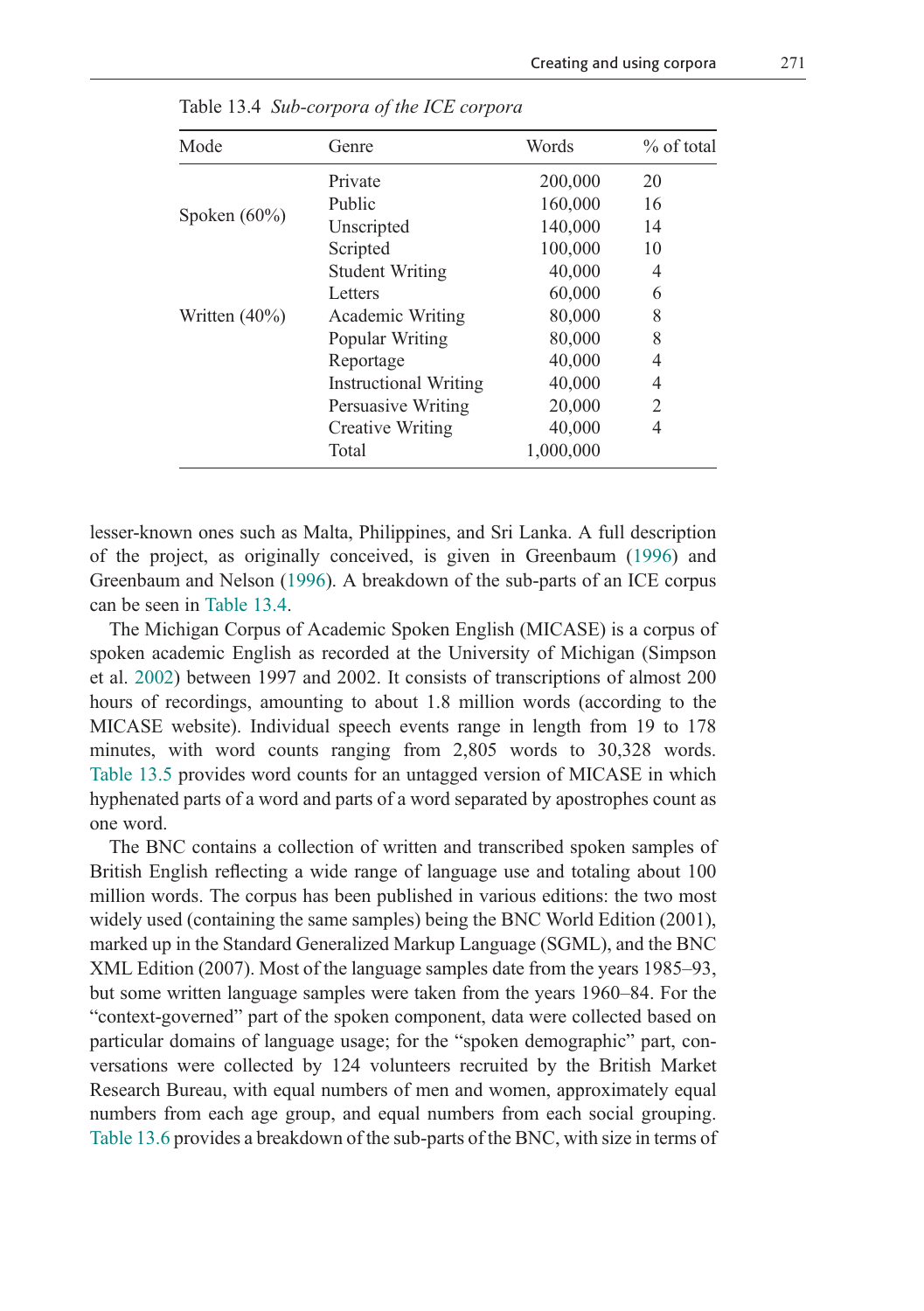| Genre                        | Words     | $\%$ of total |
|------------------------------|-----------|---------------|
| <b>Small Lectures</b>        | 333,338   | 19.7          |
| Large Lectures               | 251,632   | 14.8          |
| <b>Discussion Sections</b>   | 74,904    | 4.4           |
| Lab Sections                 | 73,815    | 4.4           |
| <b>Seminars</b>              | 138,626   | 8.2           |
| <b>Student Presentations</b> | 143,369   | 8.2           |
| <b>Advising Sessions</b>     | 35,275    | 2.1           |
| <b>Dissertation Defenses</b> | 56,837    | 3.4           |
| <b>Interviews</b>            | 13,015    | 0.8           |
| Meetings                     | 70,038    | 4.1           |
| Office Hours                 | 171,188   | 10.1          |
| Service Encounters           | 24,691    | 1.5           |
| <b>Study Groups</b>          | 129,725   | 7.7           |
| Tours                        | 21,768    | 1.3           |
| Colloquia                    | 157,333   | 9.3           |
| Total                        | 1,695,554 |               |
|                              |           |               |

<span id="page-15-0"></span>Table 13.5 Sub-corpora of the MICASE spoken corpus

Table 13.6 Sub-corpora of the BNC

| Mode                     | Genre                                    | "w-units"       | $%$ of total<br>"w-units" |
|--------------------------|------------------------------------------|-----------------|---------------------------|
| Written (87.9%)          | Imaginative                              | 16,496,420      | 16.8                      |
|                          | Informative: natural and pure<br>science | 3,821,902       | 3.9                       |
|                          | Informative: applied science             | 7,174,152       | 7.3                       |
|                          | Informative: social science              | 14,025,537      | 14.3                      |
|                          | Informative: world affairs               | 17,244,534 17.5 |                           |
|                          | Informative: commerce and<br>finance     | 7,341,163       | 7.5                       |
|                          | Informative: arts                        | 6,574,857       | 6.7                       |
|                          | Informative: belief and thought          | 3,037,533       | 3.1                       |
|                          | Informative: leisure                     | 12,237,834 12.4 |                           |
| Spoken: context-governed | Educational/Informative                  | 1,646,380       | 1.7                       |
| $(6.1\%)$                | <b>Business</b>                          | 1,282,416       | 1.3                       |
|                          | Public/Institutional                     | 1,672,658       | 1.7                       |
|                          | Leisure                                  | 1,574,442       | 1.6                       |
| Spoken:                  | Respondent Age 0–14                      | 267,005         | 0.3                       |
| spoken demographic       | Respondent Age 15-24                     | 665,358         | 0.7                       |
| $(4.2\%)$                | Respondent Age 25-34                     | 853,832         | 0.9                       |
|                          | Respondent Age 35–44                     | 845,153         | 0.9                       |
|                          | Respondent Age 45–59                     | 963,483         | 1.0                       |
|                          | Respondent Age 60+                       | 639,124         | 0.6                       |
|                          | Total                                    | 98, 363, 783    |                           |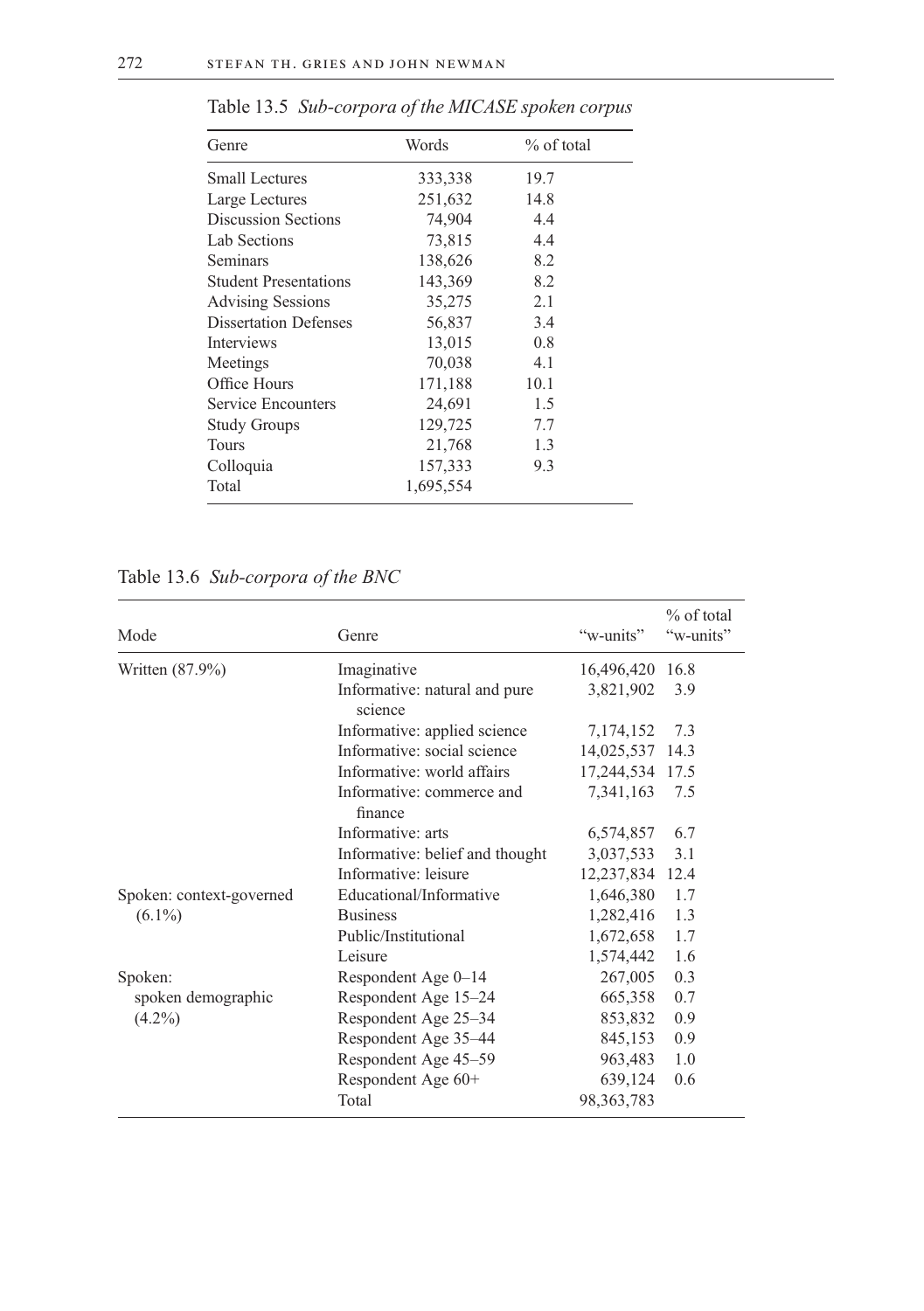| Genre            | Sub-genre | Words       | $\%$ of total |
|------------------|-----------|-------------|---------------|
| Spoken $(20\%)$  | Spoken    | 90,065,764  | 20.6          |
|                  | Fiction   | 84,965,507  | 19.4          |
| Written $(80\%)$ | Magazine  | 90,292,046  | 20.6          |
|                  | Newspaper | 86,670,481  | 19.8          |
|                  | Academic  | 85,791,918  | 19.6          |
|                  | Total     | 437,785,716 | 100           |

<span id="page-16-0"></span>Table 13.7 Sub-corpora of the written component of COCA, as of April 2011

"w-units," where a "w-unit" is similar to an orthographic word of English, but may also include some multi-word units (i.e., sequences of orthographic words, such as a priori, of course, all of a sudden).

The Corpus of Contemporary American English (COCA) is a corpus of contemporary American English sampled from the years 1990 onward (see Davies [2008](#page-29-1)–; Davies [2011\)](#page-29-1), which is only available via a Web interface. The corpus is being added to each year (i.e., it is a "monitor corpus"). At the time of writing it contains more than 437 million words of text, equally divided among spoken, fiction, popular magazines, newspapers, and academic texts, as shown in [Table 13.7.](#page-16-0) The spoken samples are taken from transcripts of unscripted conversation from more than 150 different TV and radio programs. The Corpus of Historical American English (COHA) is an equally impressive historical corpus of American English sampled from the period 1810–2009, consisting of more than 400 million words, with the same kind of interface as COCA.

The Buckeye Corpus of Conversational Speech was created primarily to support the study of phonological variation in American English speech (Pitt et al. [2005,](#page-30-0) [2007\)](#page-30-1). The corpus consists of forty "talkers" from Columbus, Ohio, who were each interviewed at Ohio State University in 1999–2000. The interviewees were told prior to the interview that the purpose of the interview was "to learn how people express 'everyday' opinions in conversation, and that the actual topic was not important" (Pitt et al. [2005:](#page-30-0) 91). Debriefing on the true purpose of the interview and obtaining further consent of the interviewee were carried out after the interview had taken place. The target length of each interview was 60 minutes. The corpus includes high-fidelity WAV files, consists of a total of 305,652 words, and comes with phonemic labeling and orthographic transcription.

The six corpora singled out for discussion here give some sense of the kind of material that linguists work with as corpora. Clearly, there is considerable variation along many parameters as one compares these corpora: specialized (English as spoken in an academic context, informal interview speech, historical data) vs general (spoken and written language in a variety of contexts); written language vs speech; relative balance in the size of the main sub-parts of a corpus, as in COCA, vs skewing in the size of the main sub-parts, as in the BNC; single medium such as electronic texts vs multimedia. This variability in design also points to a need for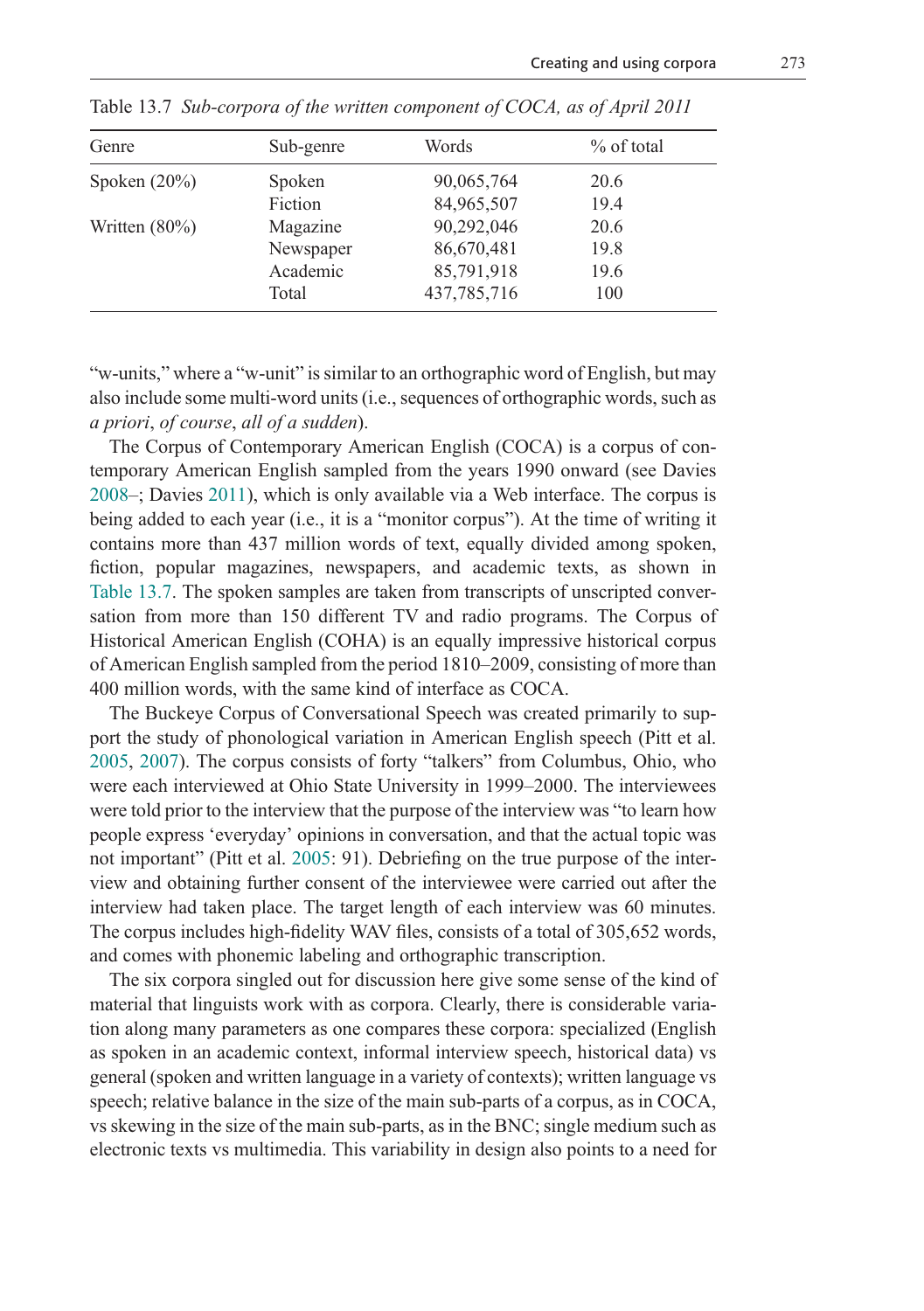caution when making direct comparison across the corpora or when a researcher relies solely upon a particular corpus with its own idiosyncratic design to establish "baseline" frequencies of occurrence of words or patterns.

Obviously, many more corpora than those mentioned above are available. For instance, Xiao [\(2008](#page-30-1)) refers, by our count, to more than 130. Even the category of "national" corpora alone (i.e., corpora designed to be representative of a range of usage of a national language by native-speakers) includes more than twenty (three just for Polish), and that number has likely increased in the years since Xiao's overview was published. One particularly important desideratum for the future of corpus linguistics and the neighboring field of natural language processing is to recognize resources in languages other than English and to appreciate the need to develop tools and software applicable to all the languages of the world.

#### 3 Using corpora

The [previous section](#page-12-0) discussed a variety of topics concerned with how to create corpora. In this section, we will turn to how to study corpora. In Section 3.1, we will briefly introduce the three main corpus-linguistic methods, and in [Section 3.2](#page-21-0), we will discuss the kinds of applications and tools that corpus linguists use in their research.

#### 3.1 Analytical tools of corpus linguistics

Corpus linguistics is inherently a distributional discipline because, essentially, corpora only offer answers to the following questions regarding the distributions of linguistic items:

- a. How often and where does something occur in a corpus?
- b. How often do linguistic expressions occur in close proximity to other linguistic expressions?
- c. How are linguistic elements used in their actual contexts?

The following three sections will discuss each of these methods in turn.

#### 3.1.1 Frequency lists and dispersion

Frequency lists are the most basic corpus-linguistic tool. They usually indicate how frequent each word or each  $n$ -gram (a chain of  $n$  adjacent words) is in a (part of a) corpus. Examples are shown in the three panels of [Table 13.8.](#page-18-0)

Crucially, this method assumes a working definition of what a word is, which is less straightforward than one may think and less straightforward than many corpus programs' default settings reveal: how many words are John's book and John's at home, or isn't it?

There are a variety of ways in which frequency lists are used and/or modified. First, one has to decide whether one needs the frequency lists of word forms or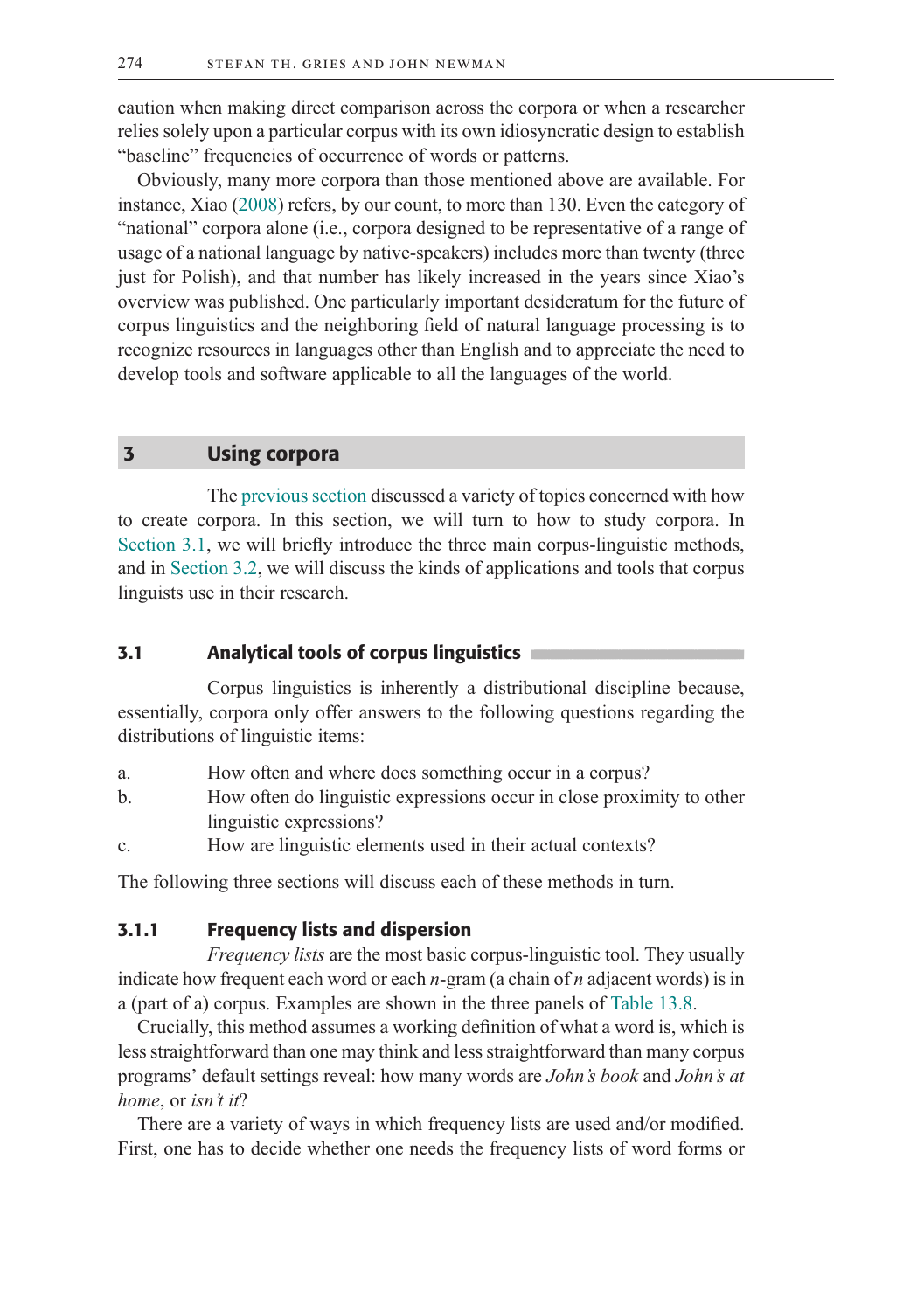| Words | Frequency | Words         | Frequency | Words    | Frequency |
|-------|-----------|---------------|-----------|----------|-----------|
| the   | 62,580    | yllufdaerd    | 80        | of the   | 4,892     |
| of    | 35,958    | yllufecaep    |           | in the   | 3,006     |
| and   | 27,789    | yllufecarg    | 5         | to the   | 1,751     |
| to    | 25,600    | yllufecruoser | 8         | on the   | 1,228     |
| a     | 21,843    | yllufeelg     |           | and the  | 1,114     |
| 1n    | 19,446    | yllufeow      |           | for the  | 906       |
| that  | 10,296    | ylluf         | 2         | at the   | 832       |
| 1S    | 9,938     | yllufepoh     | 8         | to be    | 799       |
| was   | 9,740     | ylluferac     | 87        | with the | 783       |
| for   | 8,799     | yllufesoprup  |           | from the | 720       |

<span id="page-18-0"></span>Table 13.8 Frequency lists: words sorted according to frequency (left panel); reversed words sorted alphabetically (center panel); 2-grams sorted according to frequency (right panel)

lemmas: should run, runs, running, and ran all be grouped together under the lemma RUN or not? Second, in order to be able to compare frequencies of words from corpora of different sizes, frequencies are often normalized as a ratio of occurrences per million words. Third, comparisons of frequency lists can give rise to interesting data, as when a frequency list of a (usually smaller) specialized corpus is compared to one of a (usually larger) general reference corpus. For example, one can compute for each word in a corpus w the percentage  $p_1$  that it makes up of a corpus  $c_1$  and divide it by the percentage  $p_2$  that *it* makes up in a different corpus  $c_2$ , and when you order the resulting relative frequency ratios by their size, the top and the bottom will reveal the words most strongly associated with  $c_1$  and  $c_2$ .

It is important to realize how such lists decontextualize each use: one only sees how often, say, *and, gracefully*, and *in the* appear, but not where in the file or in which context(s). One way to obtain some information about where in a (part of a) corpus a word occurs is by exploring the *dispersion* of a word. In the left panel of [Figure 13.4,](#page-19-0) the x-axis represents the distribution of the word *perl* in the Wikipedia entry for "Perl," and each occurrence of the word *perl* is indicated by a vertical line. It is very obvious that the highest density of occurrence occurs at the end of the file (where the reference section is located). In the right panel, the corpus has been divided into ten equally sized parts, and a barplot represents the frequencies of *perl* in the ten bins. Again, *perl* is particularly clustered in the final 10 percent of the file. Also, the dispersion of a word in a corpus can be quantified, and the right panel provides two such measures of dispersion, Juilland's D and chisquare. Such measures are particularly useful because two words may have (about) the same frequency of occurrence, but one of them may be evenly spread out through the corpus (reflecting its status as a common word), while the other may be much more unevenly distributed (reflecting its status as a more specialized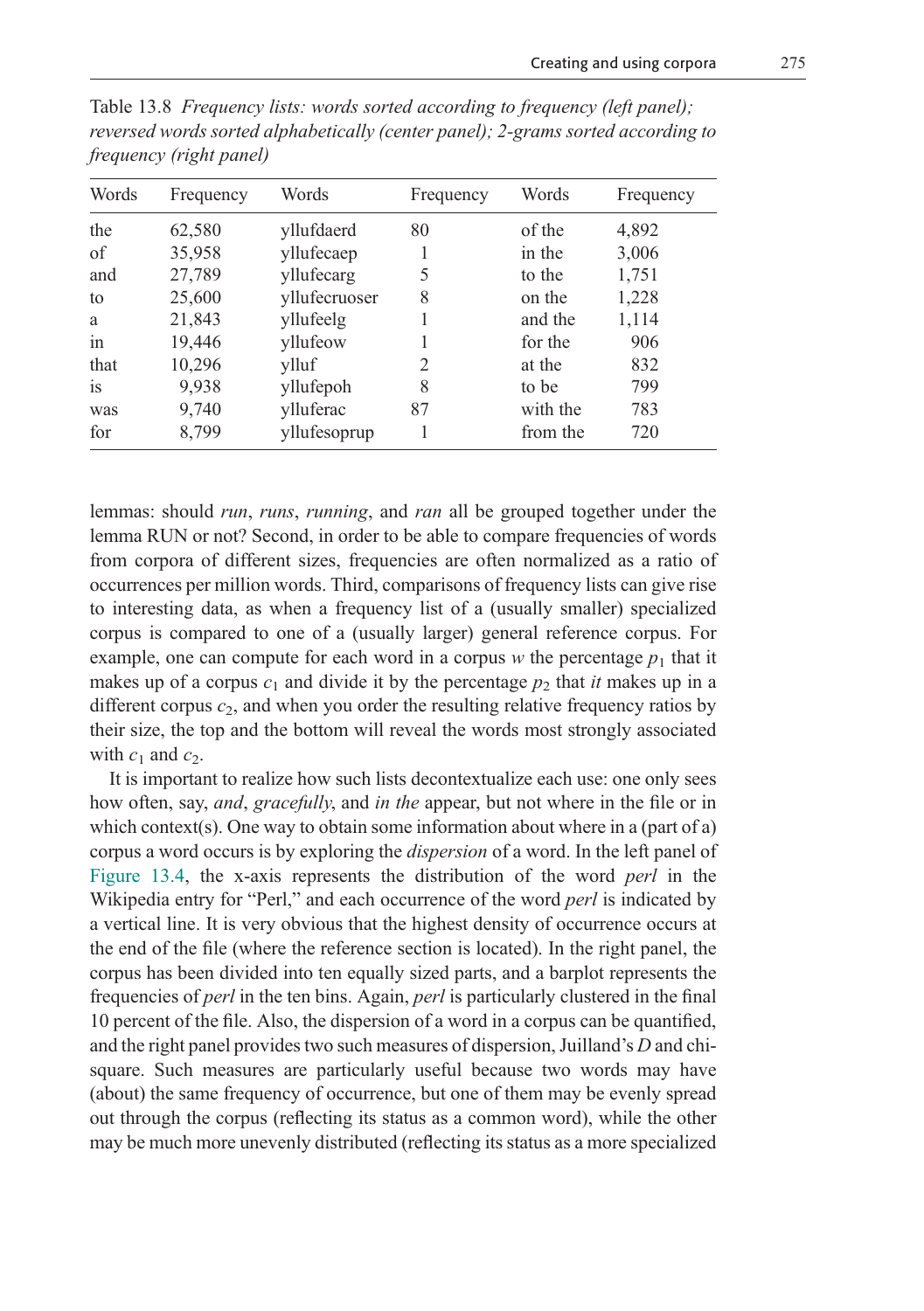<span id="page-19-0"></span>

Figure 13.4. Two ways of representing the dispersion of a word (perl) in a file

word that is just very frequent in particular registers or topics). An example would be the words *having* and *government*, which occur roughly equally frequently in the BNC Baby, but the former is much more evenly spread out throughout the corpus. Similarly, words may be very unequal in frequency but still equally dispersed; for instance, *any* and *the* have very different frequencies in the BNC Baby corpus (4,563 and 201,940 respectively), but dispersion measures reflect that both of them are function words; see Gries [2008](#page-29-1) for more discussion.

#### 3.1.2 Collocations

Just like dispersion plots, the second most basic corpus-linguistic tool focuses on a particular linguistic element w (typically a word) and provides some information on where  $w$  is used. However, unlike dispersion plots, the information about where w occurs does not use the location in the file/corpus as a reference, but lists which words are most frequently found around  $w$ . The standard format in which collocations are displayed is exemplified in [Table 13.9.](#page-20-0) Such tables are read vertically – not horizontally – such that the frequencies listed reveal how often a word occurs in a particular position around the node word, here general or generally. You can immediately see how words are used and which larger expression it enters into: meaningful collocations such as General Motors (found thirty-one times), Attorney General (twenty-three), Secretary General (sixteen), General Assembly (fifteen), and others immediately stand out.

In a small table like [Table 13.9,](#page-20-0) these few interesting collocations can be identified immediately, but it is also obvious that many collocations involve function words *(the, and, in, to, a, ...)* that are so widely dispersed that they will show up in every word's vicinity. Corpus linguists have therefore developed a variety of so-called association measures, most of which essentially quantify how much more frequent a collocate is around a word of interest w than one would expect given  $w$ 's and that collocate's overall frequency in a corpus. In such an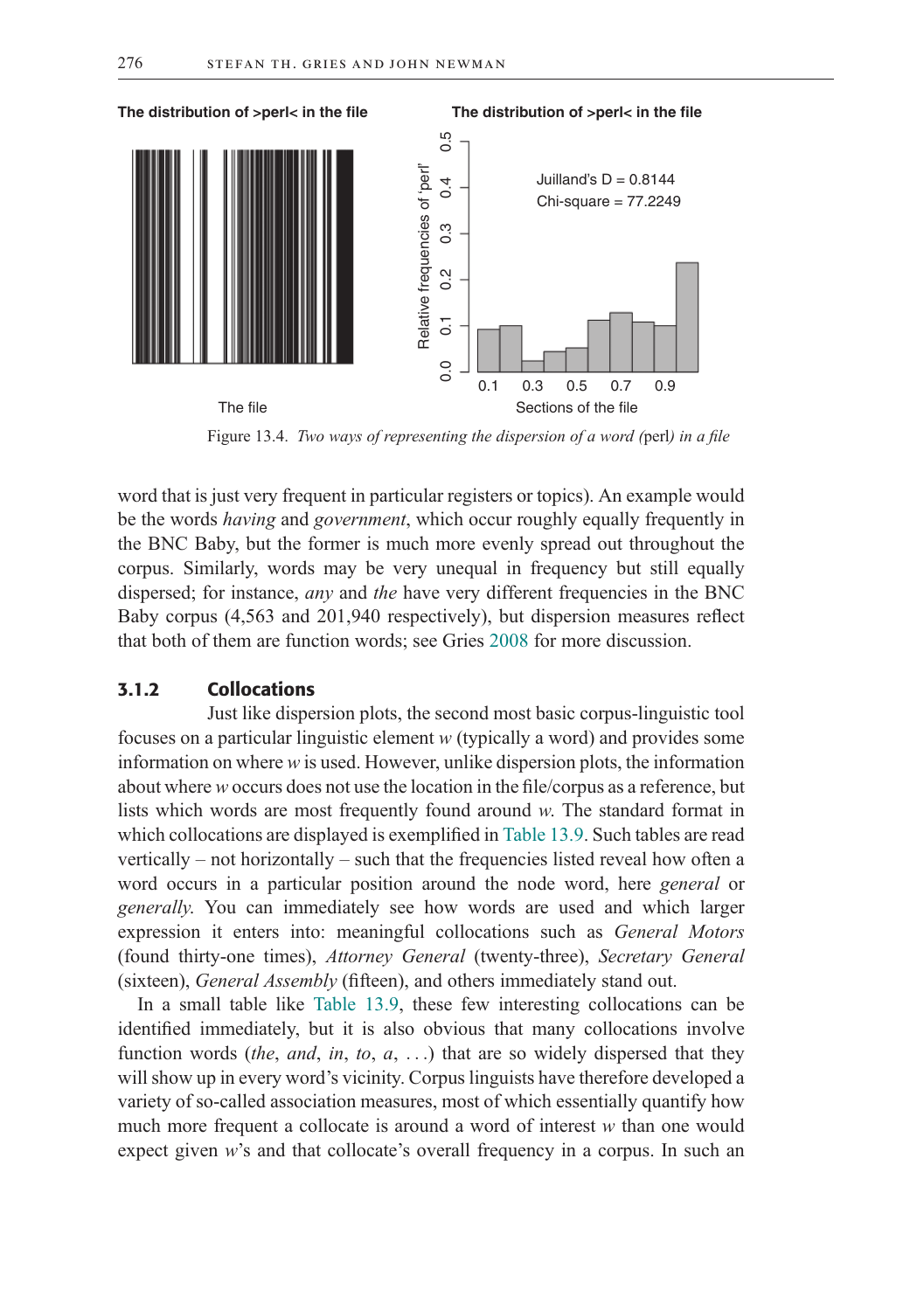|     | Left 2 Freq L2 Left 1 |           |     | Freq L1 Node Right 1 |    | Freq R1 Right 2 Freq R2 |    |
|-----|-----------------------|-----------|-----|----------------------|----|-------------------------|----|
| the | 53                    | the       | 121 | motors               | 31 | of                      | 52 |
| of  | 28                    | in        | 54  | and                  | 15 | the                     | 30 |
| and | 20                    | a         | 40  | assembly             | 15 | and                     | 25 |
| to  | 20                    | of        | 31  | the                  | 14 | 1n                      | 12 |
| in  | 15                    | attorney  | 23  | of                   | 12 | to                      | 12 |
| a   | 13                    | and       | 19  | public               | 12 | that                    | 11 |
| it  | 12                    | secretary | 16  | business             | 10 | as                      | 11 |
| by  | 9                     | 1S        | 12  | S                    | 10 | with                    | 8  |
| is  | 8                     | more      | 10  | ized                 | 9  | for                     | 8  |
| be  |                       | was       | 10  | izations             |    | a                       | 8  |

<span id="page-20-0"></span>Table 13.9 *Excerpt of a collocate display of general/generally* 

approach, collocates are then ranked by their association strength rather than their overall frequency; widely used measures are Mutual Information *MI*, t, the loglikelihood ratio, and the Fisher-Yates exact test. Space does not permit us to discuss this in more detail, but see Wiechmann ([2008\)](#page-30-1) for a comprehensive discussion.

#### 3.1.3 Concordances

Probably, the most common corpus-linguistic tool currently used is the KWIC (key word in context) concordance – that is, a display of the word of interest in its immediate context. Consider [Table 13.10](#page-21-1) for part of a KWIC concordance of alphabetic and alphabetical.

This is the most comprehensive display, showing exactly how the two adjectives are used, but the large amount of information comes at the cost that this display usually needs a human analyst for interpretation, whereas frequencies and collocate displays can often be processed further automatically. This type of table would normally be saved into a tab-delimited text file, which can then be opened with a spreadsheet software (e.g., LibreOffice Calc) so that every match (i.e., every row) can be annotated for linguistic variables of interest. The resulting file would exhibit the case-by-variable format discussed in Chapter 15 and could then be loaded into statistics software and analyzed as discussed there.

With increasingly complex use of concordancing, it quickly becomes necessary to learn about regular expressions, mentioned earlier. This is because while one can search for the two forms of *alphabetic* and *alphabetical* separately, the manual spelling-out of search patterns becomes cumbersome if many thousands of verb lemmas are being retrieved. Even worse, there are many applications where the desired result cannot even be spelt out a priori: if you want to find all words ending in -ic or -ical, then you cannot always predict which forms might exist in usage in a given corpus; the same holds if you want to find all verbs ending in *ing* or in'. Regular expressions, a technique for describing (sets of) character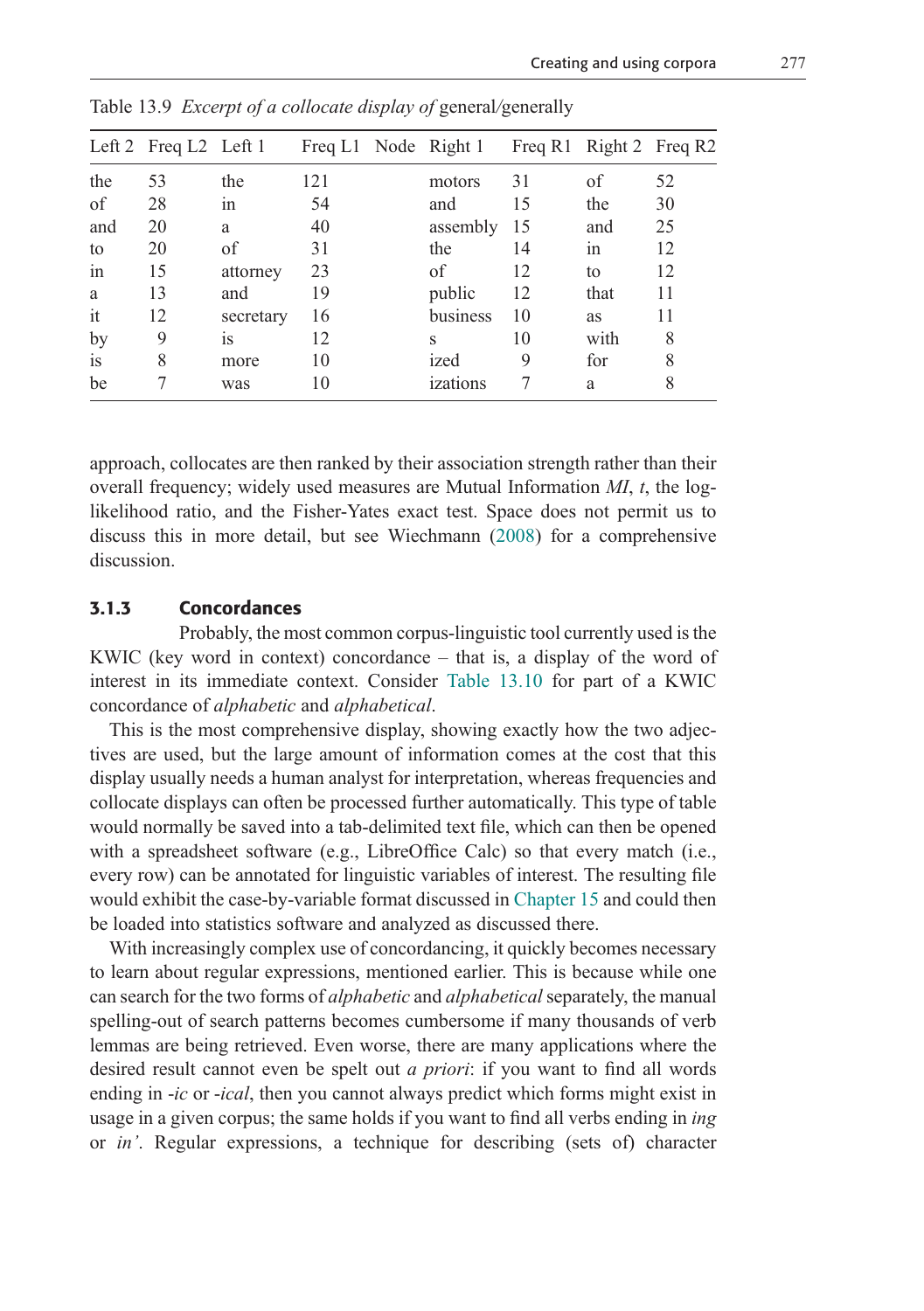| File             | Line | Preceding context                          | Match        | Subsequent context                                    |
|------------------|------|--------------------------------------------|--------------|-------------------------------------------------------|
| A <sub>6</sub> S | 687  | and the invention of                       | alphabetic   | writing.                                              |
| B <sub>N9</sub>  | 81   | and seven first-class counties<br>taken in |              | alphabetical order of rotation.                       |
| H <sub>99</sub>  | 1583 | seeks to negotiate the<br>problems of the  | alphabetical | subject approach as<br>outlined in                    |
| <b>EES</b>       | 788  | a word is a contiguous<br>sequence of      | alphabetic   | characters.                                           |
| B2M              | 196  | provided the basis for an                  |              | alphabetical sort within each<br>functional category. |
|                  |      | CHA 3656 and then put them into            | alphabetical | order.                                                |
| EA3              | 516  | to isolate the cultural<br>consequences of | alphabetic   | literacy.                                             |
| F7G              | 656  | But you would put it in                    | alphabetical | order                                                 |
| <b>CLH</b>       | 1422 | most languages with writing<br>systems     | alphabetic   | fingerspelling has been<br>available for over         |
| <b>KCY</b>       | 2439 | again I can put the type in                | alphabetical | ascending order                                       |

<span id="page-21-1"></span><span id="page-21-0"></span>Table 13.10 Excerpt of a concordance display of alphabetic and alphabetical

Table 13.11 Examples of regular expressions

| Regular expression                                                                                                                                                        | "Translation"                                                                                                                                                                                                                     |
|---------------------------------------------------------------------------------------------------------------------------------------------------------------------------|-----------------------------------------------------------------------------------------------------------------------------------------------------------------------------------------------------------------------------------|
| colou?r                                                                                                                                                                   | finds both <i>color</i> and <i>colour</i> because the u is made optional<br>by the ?                                                                                                                                              |
| smokin $[g']$                                                                                                                                                             | finds both <i>smoking</i> and <i>smokin'</i> because either g or' are<br>allowed after the n                                                                                                                                      |
| $\bg[eo]t(s t(ing en))?\$                                                                                                                                                 | finds at least get, gets, getting, got, and gotten as<br>individual words                                                                                                                                                         |
| $[-\wedge w]+1y\&$<br>$\langle w \left( \frac{d}{dpnq} \right) \rangle^* \rangle \langle w \rangle$ prp<br>$\lceil^{\wedge} \leq \rceil$ *? <c pun<math="">\setminus?</c> | sequences of word characters and hyphens ending in $l$<br>wh-words followed by other words until a preposition<br>before a question mark (to find cases of preposition<br>stranding, such as <i>What are you talking about?</i> ) |

sequences, can handle such cases. Table 13.11 lists a few simple examples that showcase the potential of regular expressions (examples are based on SGML/ XML annotation of the BNC).

#### 3.2 Tools for analysis in corpus linguistics

We have come to expect a range of basic features relevant to a corpusbased analysis, as listed below, and consequently there is an expectation that software tools will incorporate some selection of these.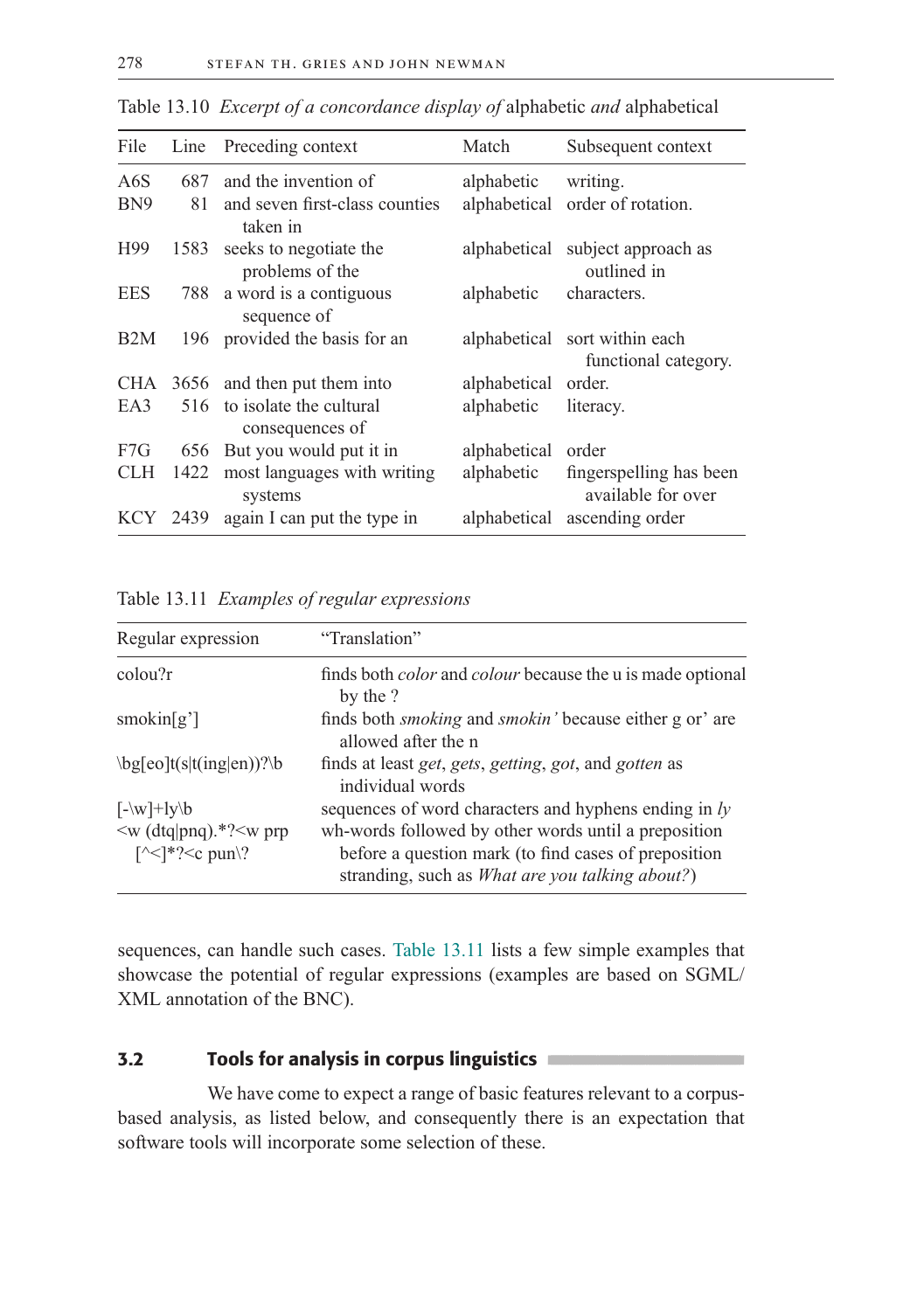- b. accept a variety of language encodings, especially Unicode
- c. calculate frequency of words, parts of words, sequences of words, and so on
- d. calculate frequency of parts of speech in a part-of-speech tagged corpus
- e. calculate frequency of patterns allowing for wild card searches
- f. return concordance lines for a search pattern (word, phrase, part of speech)
- g. return concordance lines with variable length of lines
- h. return collocates of a search pattern (word, phrase)
- i. calculate measures of strength of association between words
- j. return a list of n-grams
- k. save and export results

Four different kinds of approaches are available to corpus linguists, only the fourth of which covers all the functionality mentioned in the list above and more.

The most restricted of these approaches arises when a corpus is only available via a Web interface, as is currently the case with BNCWeb, MICASE, COCA, and many others. Here, the user is completely dependent on the functionality made available in the interface and the correctness of what is made available. While the search facilities of many online corpora are far-reaching, studies that require extensive frequency information or large amounts of contexts usually cannot be undertaken with such corpora.

Second, a situation often more useful to the analyst arises when a corpus can be installed on one's own hard drive and comes with a specific software to explore that corpus. For example, the ICE-GB comes with a tool designed specifically for it (ICECUP III; see Nelson, Wallis, and Aarts [2002](#page-30-1)) and which allows inspection of many features of the corpus. As another example, the BNC XML edition currently comes with Xaira searching software (Xiao [2006\)](#page-30-1). In such cases, the advantages are that the linguist has the whole corpus available for more individual queries and that the corpus software is tailored to the precise format of the corpus. However, this type of corpus software is sometimes not as user-friendly as it could be, users are still restricted to the functionality of the program, and the ability to work with one corpus software does not transfer to other corpora.

Third, and perhaps most widely used, the corpus linguist has the corpus on his/ her hard drive and uses a ready-made general corpus program for retrieval and other operations. Apart from some commercial applications that are restricted to the Microsoft Windows operating system (e.g., Wordsmith), several free alternatives are available, the most useful of which is perhaps AntConc, because it is the only tool we are aware of that runs on the three major operating systems, is good at handling different encodings, and possesses powerful regular expressions that, unlike nearly all other currently available tools (including the commercial ones), allow it to handle many kinds of annotations flexibly. AntConc has a built-in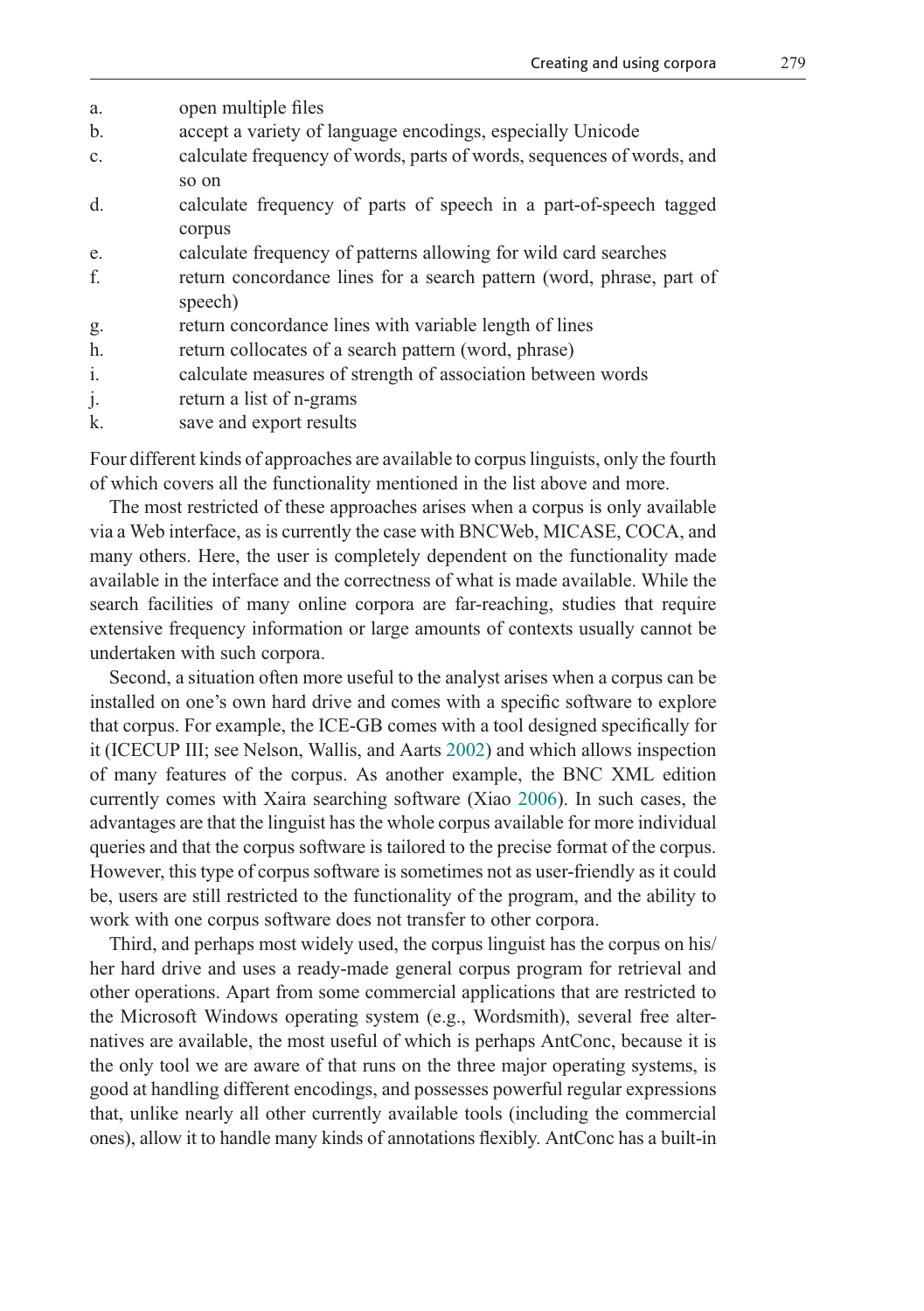Keywords feature which identifies words overused in one corpus by reference to another corpus. While corpus tools like AntConc allow parallel analysis of disparate corpora, users are still dependent on the functionality that is included in the programs. This also means, for example, that hardly any of the widely used ready-made programs can read CHAT files well, an annotation format widely used in language acquisition research and the CHILDES database mentioned above.

The fourth and final scenario, one that is becoming increasingly common, involves researchers having corpora on their hard drive and using general purpose programming languages to process, manipulate, and search files. We devote the next section to this topic.

#### 3.3 Programming tools for corpus linguistics

The huge advantage of programming languages is that they are immensely more versatile and powerful than any ready-made software. This allows researchers to pursue research more efficiently, creatively, and within one environment (as opposed to having to learn and use different applications for, say, webcrawling, cleaning up files, standardizing them, retrieving concordances, annotating them, analyzing them statistically, and plotting some graphs). There is a well-known downside to using programming languages and that is the learning curve for the novice user. However, the potential benefits to be gained from persevering and achieving a basic and comfortable literacy in a programming language far outweigh, in our opinion, any learning pains. And there are two additional considerations to bear in mind when thinking about the pros and cons of investing time in learning programming languages: [\(1\)](#page-9-1) there is a vast number of ways in which programming knowledge can be put to good use in dealing with digital information quite apart from corpus linguistics; ([2\)](#page-11-0) once you have learned one programming language, like R, then you generally have some advantage when it comes to learning another one.

Typically, programming languages can be installed on any modern desktop computer or laptop; they may have to be installed as stand-alone applications or they may be already included as part of the computer's installed software (e.g., Perl and Python are bundled with the Mac OS). Examples of well-known programming languages are Perl, C#, Java, PHP, Python, and Ruby. While Perl was probably the most widely used programming language for many years, an increasing number of researchers are now using Python and R, which therefore deserve brief exemplification here. Both Python and R are freely downloadable and available as cross-platform installations (Linux/Unix, Mac OS, Windows). A researcher can choose one or more GUIs for each of these languages to create a more friendly or helpful interface (e.g., color coding in the script, help or documentation available through pull-down menus).

For the purposes of corpus linguistics, the comprehensive package of Python tools known as the Natural Language Toolkit (NLTK) has many attractive features. The best introduction to NLTK is Bird, Klein, and Loper ([2009](#page-28-2)), also currently available as a free online eBook at the NLTK website; Perkins [\(2010](#page-30-1)) is a useful additional text. [Figure 13.5](#page-24-0) shows a log of a session working with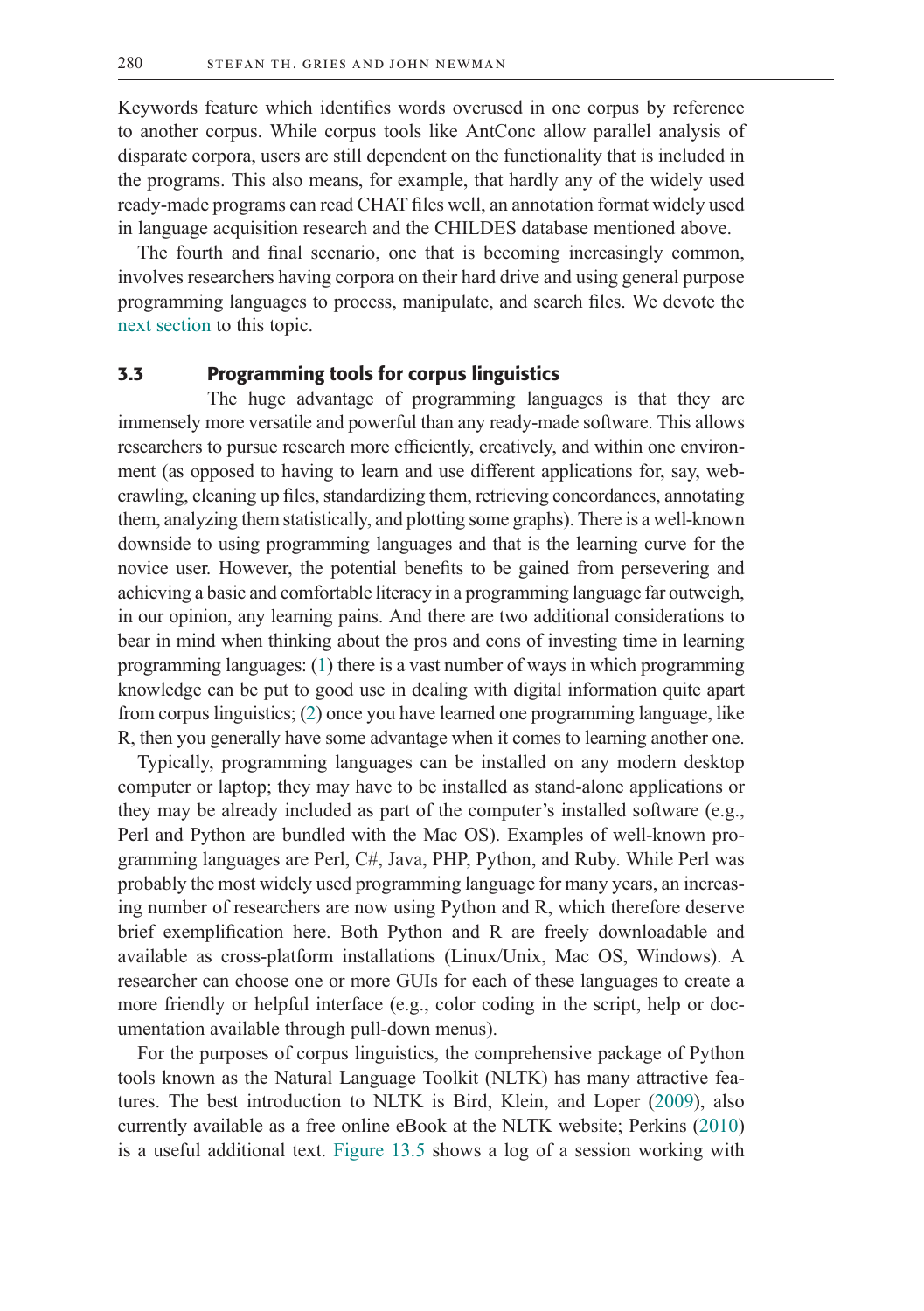```
1. >>> import nltk
2. >>> from nltk.corpus import PlaintextCorpusReader
3. >>> corpus_root = '/Users/Myname/Desktop/MyFiles/'
4. >>> MyFiles = PlaintextCorpusReader(corpus_root, '.*.txt')
5. >>> MyFiles.fileids()
  ['Emma.txt', 'Pride_and_Prejudice.txt']
6. >>> words = MyFiles.words()
7. >>> words[:10]
  ['The', 'Project', 'Gutenberg', 'EBook', 'of', 'Emma', ',', 'by', 'Jane', 'Austen']
8. \gg\gt sents = MyFiles.sents()
9. >>> sents[:3]
  [['The', 'Project', 'Gutenberg', 'EBook', 'of','Emma', ',', 'by', 'Jane', 'Austen'],
  ['This', 'eBook', 'is', 'for', 'the', 'use', 'of', 'anyone', 'anywhere', 'at', 'no',
  'cost', 'and', 'with', 'almost', 'no', 'restrictions', 'whatsoever', '.'], ['You',
  'may', 'copy', 'it', ',', 'give', 'it', 'away', 'or', 're', '-', 'use', 'it', 'under',
  'the', 'terms', 'of', 'the', 'Project', 'Gutenberg', 'License', 'included', 'with',
  'this', 'eBook', 'or', 'online', 'at', 'www', '.', 'gutenberg', '.', 'org']]
10. >>> paras = MyFiles.paras()
11. >>> paras[:3]
   (results omitted here)
12. >>> words1 = nltk.Text(words)
13. >>> words1.concordance("friend", lines = 10)
       Building index&
       Displaying 10 of 289 matches:
       family , less as a governess than a friend , very fond of both daughters , but
       , they had been living together as friend and friend very mutually attached ,
       been living together as friend and friend very mutually attached , and Emma d
       n the wedding – day of this beloved friend that Emma first sat in mournful tho
       every promise of happiness for her friend . Mr . Weston was a man of unexcept
       derer recollection . She had been a friend and companion such as few possessed
       the change ?– It was true that her friend was going only half a mile from the
       as not only a very old and intimate friend of the family , but particularly co
       el so much pain as pleasure . Every friend of Miss Taylor must be glad to have
       t Smith ' s being exactly the young friend she wanted – exactly the something
14. >>> words1.similar('friend')
       Building word-context index&
       father sister mother own family daughter letter mind time brother aunt
       wife life and heart way side cousin eyes feelings
15. >>> words1.collocations()
       Building collocations list
       Frank Churchill; Lady Catherine; Miss Woodhouse; Project Gutenberg;
       young man; Miss Bates; Miss Fairfax; every thing; Jane Fairfax; great
       deal; dare say; every body; Sir William; Miss Bingley; John Knightley;
       Maple Grove; Miss Smith; Miss Taylor; Robert Martin; Colonel
       Fitzwilliam
16. >>> MyFiles_tag=[nltk.pos_tag(sent) for sent in sents]
17. >>> MyFiles_tag[13][:10]
       [('Emma', 'NNP'), ('Woodhouse', 'NNP'), (',',','), ('handsome', 'NN'),
       (',', ','), ('clever', 'RB'), (',', ','), ('and', 'CC'), ('rich', 'JJ'),
       (', ', ',')]
            Figure 13.5. Python session illustrating some functions in NLTK
```
NLTK and illustrates just a sample of the functions that are available in this module. In this session, a directory of two English .txt files (downloaded from Project Gutenberg and pre-processed using jEdit) is loaded as a corpus with the name "MyFiles" (lines 3–4). One can obtain a list of all the files that make up the corpus (line 5). In this case, there are just two files: one being the Project Gutenberg file for the novel *Emma* and another for the novel *Pride and*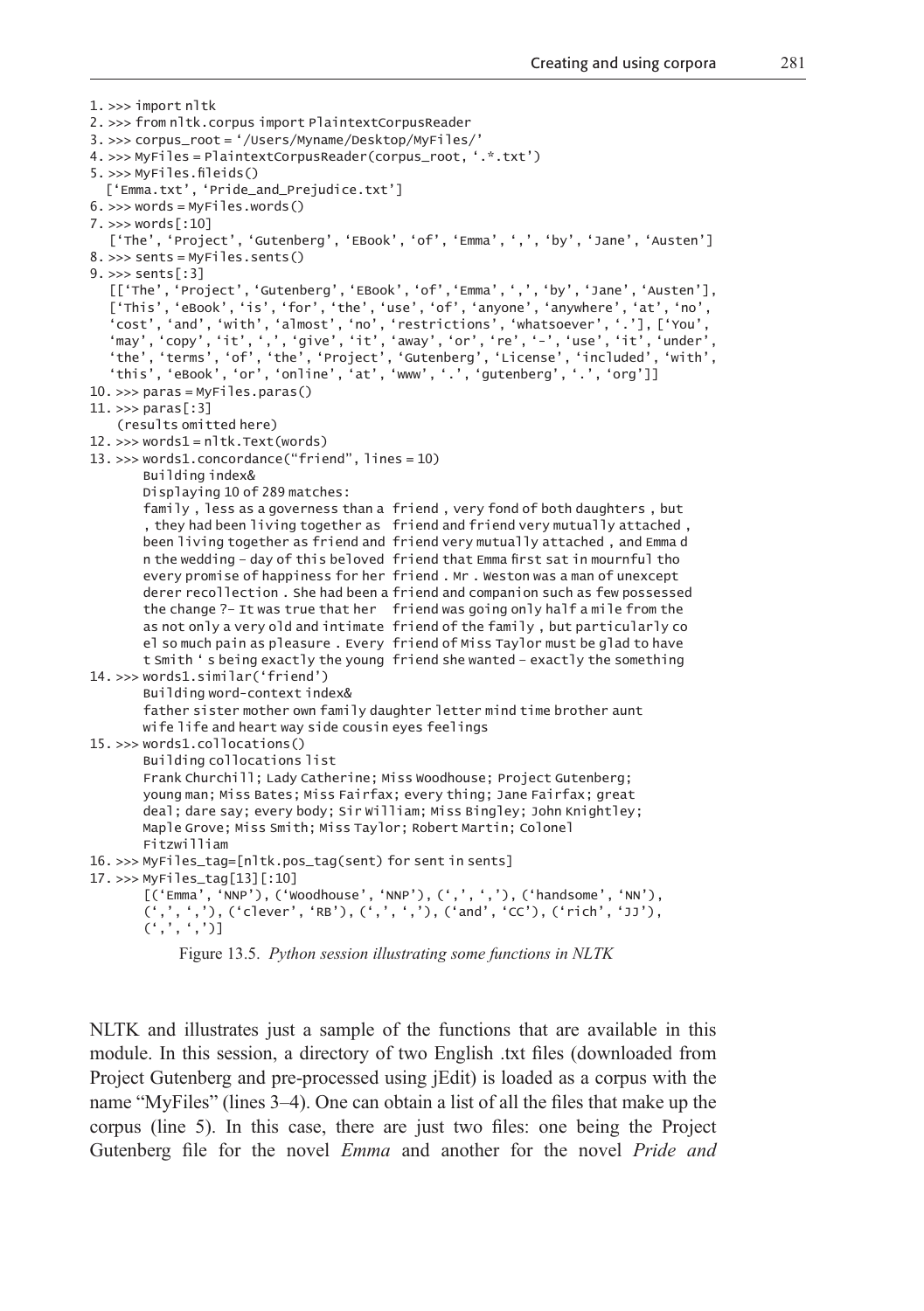<span id="page-25-0"></span>Prejudice, both by Jane Austen. The corpus consisting of these two files is broken down into a list of words (line 6) and then a list of the first ten words can be displayed (line 7). As can be seen from the display of the first ten words, the files have not been pre-processed and some metadata about Project Gutenberg appears as the first ten words. Similarly, one can break the corpus into sentences (line 8) and view the first three sentences (line 9), or paragraphs (line 10) and view the first three paragraphs (line 11). Further commands can produce a set of the first ten concordance lines based on the search term friend (line 13), words which occur in similar contexts as friend (line 14), and significant bigrams (line 15). It is possible to add part-of-speech tags (not always accurate) to create a tagged corpus MyFiles tag (line 16) and print out the first ten words and punctuation marks of the first tagged sentence (= sentence 13 of the corpus) of Jane Austen's Emma.

R is an open-source programming language and environment originally designed for statistical computing and graphics, but with all the functionality of "normal" multipurpose programming languages, including loops, conditional expressions, text processing with and without regular expressions, and so on. [Figure 13.6](#page-25-0) exemplifies how very easily a rough frequency list can be created in



Figure 13.6. R session to create a frequency list of a file from the Brown Corpus and the resulting plots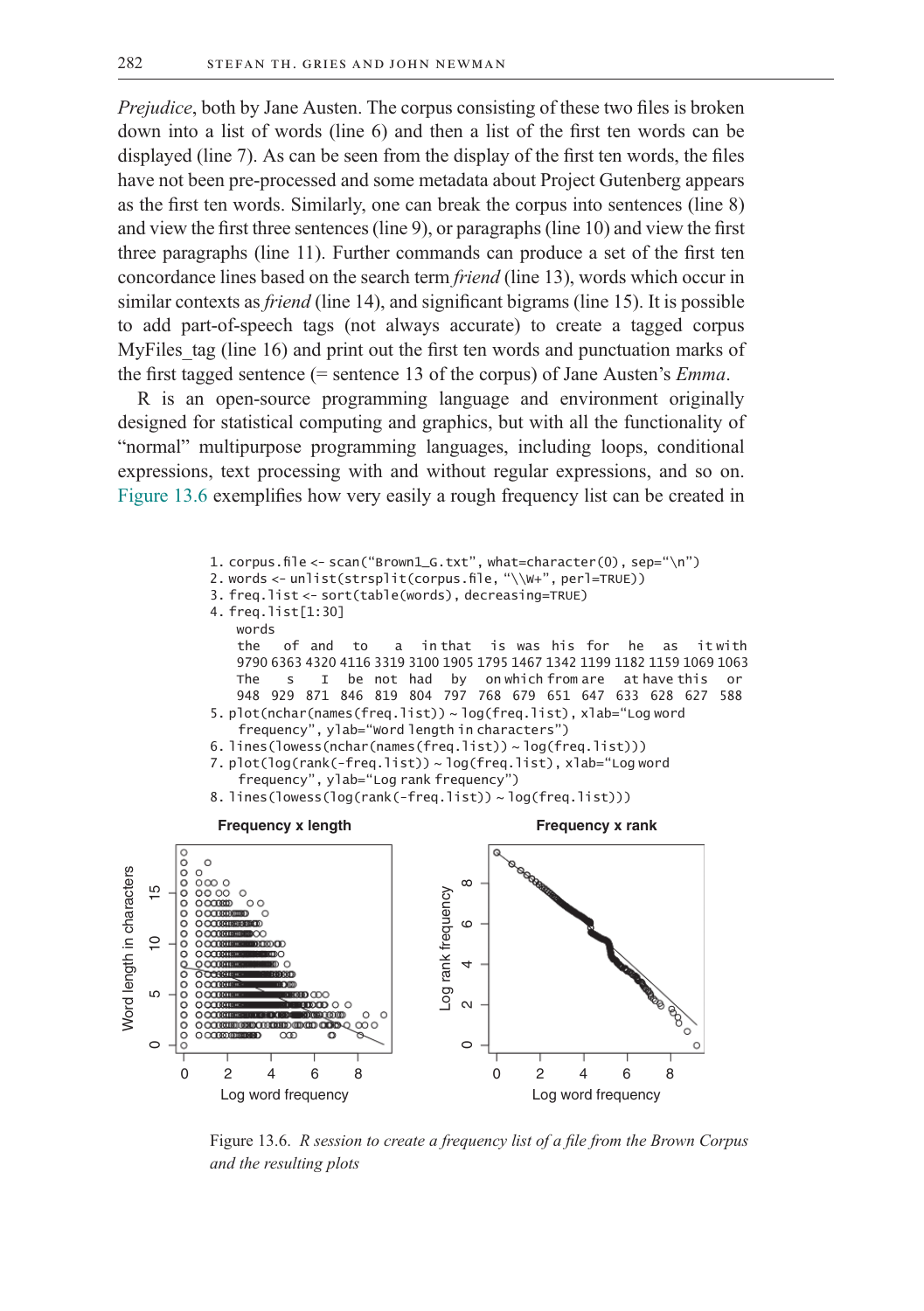<span id="page-26-0"></span>just four lines of code in a short R session: first, a corpus file is loaded (line 1), then it is split up into words (in a somewhat simplistic way, line 2), then R computes a sorted frequency list of the whole file (line 3) and prints out the thirty most frequent words and frequencies (line 4). Then, two of Zipf's laws are tested by (i) plotting words' lengths against their frequencies (line 5; note that the frequencies are logged in order to better represent the distribution of frequencies in a corpus) and adding a summary line (line 6), and by (ii) plotting words' frequency ranks against their (logged) frequencies (line 7) and adding a summary line (line 8).

Given that corpora continuously increase in size and diversity, it is becoming increasingly important that corpus linguists use tools that are not restricted to particular formats, encodings, sizes, or other design factors, and recent changes show that the field is making great strides to this end. If this trend continues, the field will transform into an even more exciting discipline and contribute more than its share to insightful studies of all aspects of language.

#### Appendix 13.1 Corpora referred to in this chapter

- Baby BNC Details of this collection of corpora, with XAIRA, can be found at www.natcorp.ox.ac.uk/corpus/babyinfo.html. Payment required.
- BNC The British National Corpus can be accessed online at no cost through two interfaces: Mark Davies' website at corpus.byu.edu/bnc and William Fletcher's Phrases in English site at phrasesinenglish.org. Information on purchasing the corpus (and other releases of samples of the BNC) may be found at [www.](http://www.natcorp.ox.ac.uk) [natcorp.ox.ac.uk.](http://www.natcorp.ox.ac.uk) Online access to the BNC is also provided for BNC licensees. A full description of the BNC can be found in the Reference Guide for the British National Corpus (XML Edition) at [www.natcorp.ox.ac.uk/docs/URG.](http://www.natcorp.ox.ac.uk/docs/URG)
- Brown The Brown Corpus may be downloaded at no cost through the "language commons" collection at [www.archive.org/details/BrownCorpus](http://www.archive.org/details/BrownCorpus) and the NLTK package of Python at [www.nltk.org](http://www.nltk.org). It can be searched online through the LDC at online.ldc.upenn.edu/login.html and the Corpus Concordance English at [www.lextutor.ca/concordancers/concord\\_e.html.](http://www.lextutor.ca/concordancers/concord_e.html) The corpus is included in the ICAME Corpus Collection available on CD-ROM through ICAME at icame.uib.no/cd. Different versions of the corpus may segment the corpus differently. The language commons version contains the 500 x 2,000 word samples as separate files; the ICAME version contains fifteen files reflecting the sub-categories in [Table 13.3](#page-13-0). Both tagged and untagged versions of the corpus are included in the ICAME Corpus Collection; an XML tagged version of the Brown is included as part of BabyBNC v.2 which is available at [www.natcorp.](http://www.natcorp.ox.ac.uk) [ox.ac.uk](http://www.natcorp.ox.ac.uk).
- Buckeye The Buckeye Corpus, together with a manual, may be obtained at no cost by following instructions on the homepage of the project at buckeyecorpus.osu.edu.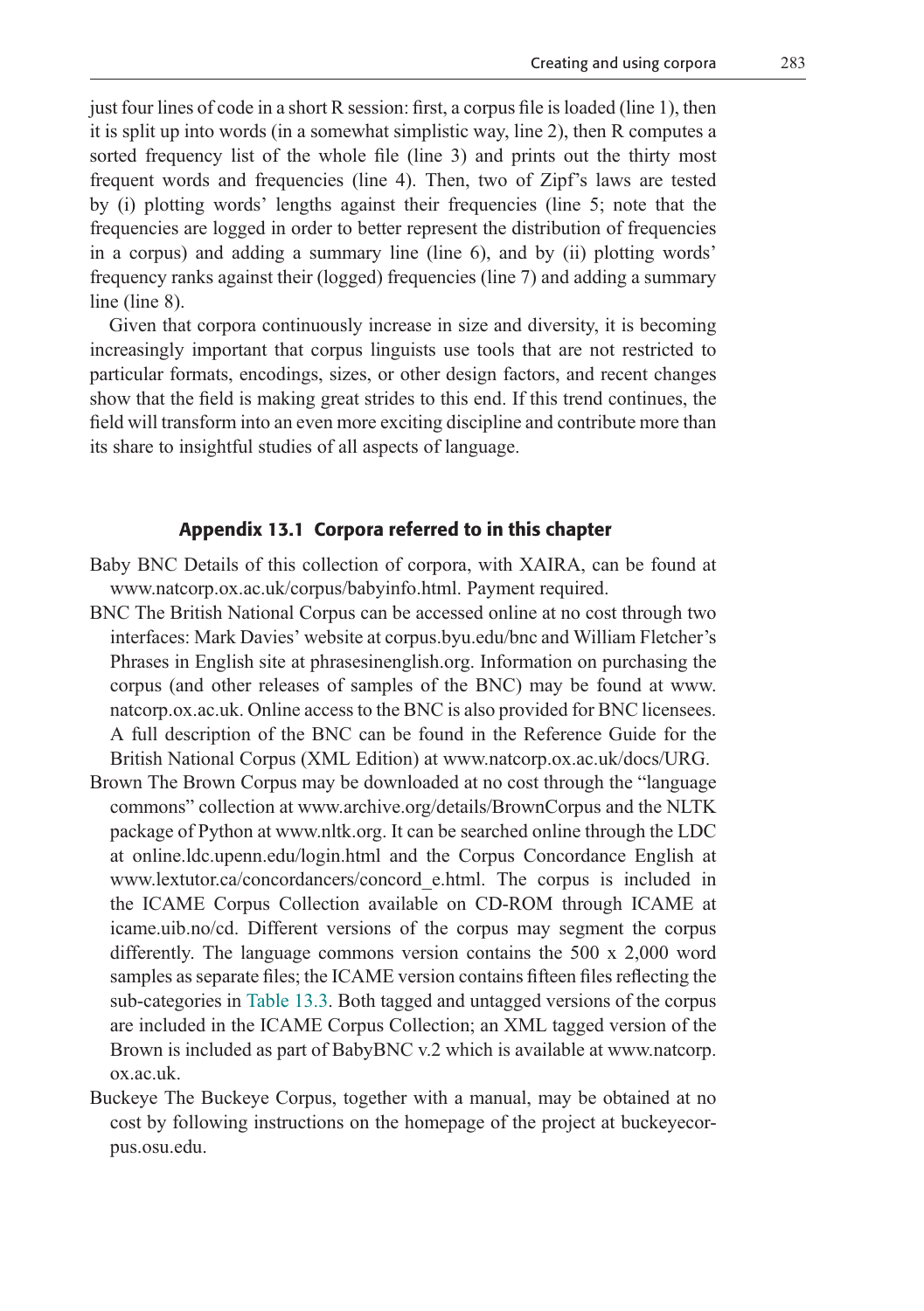- CallHome The CallHome American English Speech corpus is available at cost through the Linguistic Data Consortium at [www.ldc.upenn.edu.](http://www.ldc.upenn.edu)
- CHILDES The Child Language Data Exchange System, developed by Brian MacWhinney, is accessed freely at childes.psy.cmu.edu.
- COCAThe Corpus of Contemporary American English is freely accessible online at [www.americancorpus.org,](http://www.americancorpus.org) but not distributed as a corpus. A full description of the corpus can be found at this website.
- COHA The Corpus of Historical American English is freely accessible online at corpus.byu.edu/coha, but not distributed as a corpus. A full description of the corpus can be found at this website.
- FLOB The Freiburg LOB corpus is included in the ICAME Corpus Collection and is described in the accompanying manual. Available for purchase from icame. uib.no/ $cd$ .
- FROWN The Freiburg Brown Corpus is included in the ICAME Corpus Collection and is described in the accompanying manual. Available for purchase from icame.uib.no/cd.
- ICAME The International Computer Archive of Modern and Medieval English Collection is available for purchase on CD-ROM at icame.uib. no/cd.
- ICE Information on obtaining corpora of the International Corpus of English is available through the ICE website at ice-corpora.net/ice/index.htm. At the time of writing, ICE corpora for Canada, Jamaica, Hong Kong, East Africa, India, Singapore, and Philippines are available at no cost and can be downloaded from the ICE website; ICE corpora for Great Britain, New Zealand, and Ireland are available on CD-ROM at relatively low cost.
- ICE-CAN The Canadian component of the International Corpus of English is freely available at ice-corpora.net/ice/index.htm and is described more fully in Newman and Columbus ([2010](#page-30-1)).
- LOB The Lancaster-Bergen-Oslo Corpus (written) corpus is included in the ICAME Corpus Collection and is described in the accompanying manual. Available for purchase from icame.uib.no/cd.
- MICASE The Michigan Corpus of Academic Spoken English is freely accessed online at quod.lib.umich.edu/m/micase. A full description of the MICASE project and the corpus can be found in the MICASE manual available at micase.elicorpora.info. Individual XML transcripts of the files can be downloaded at no cost. A version of the whole corpus can also be purchased through the MICASE website.
- TalkBank This collection of corpora and transcripts is accessed freely at talkbank.org.
- TIMIT The Acoustic-Phonetic Continuous Speech Corpus is available for purchase through the Linguistic Data Consortium.
- Uppsala Learner English Corpus This corpus is described in Johansson and Geisler ([2009,](#page-29-1) [2011](#page-29-0)).
- (All websites accessed July 8, 2013.)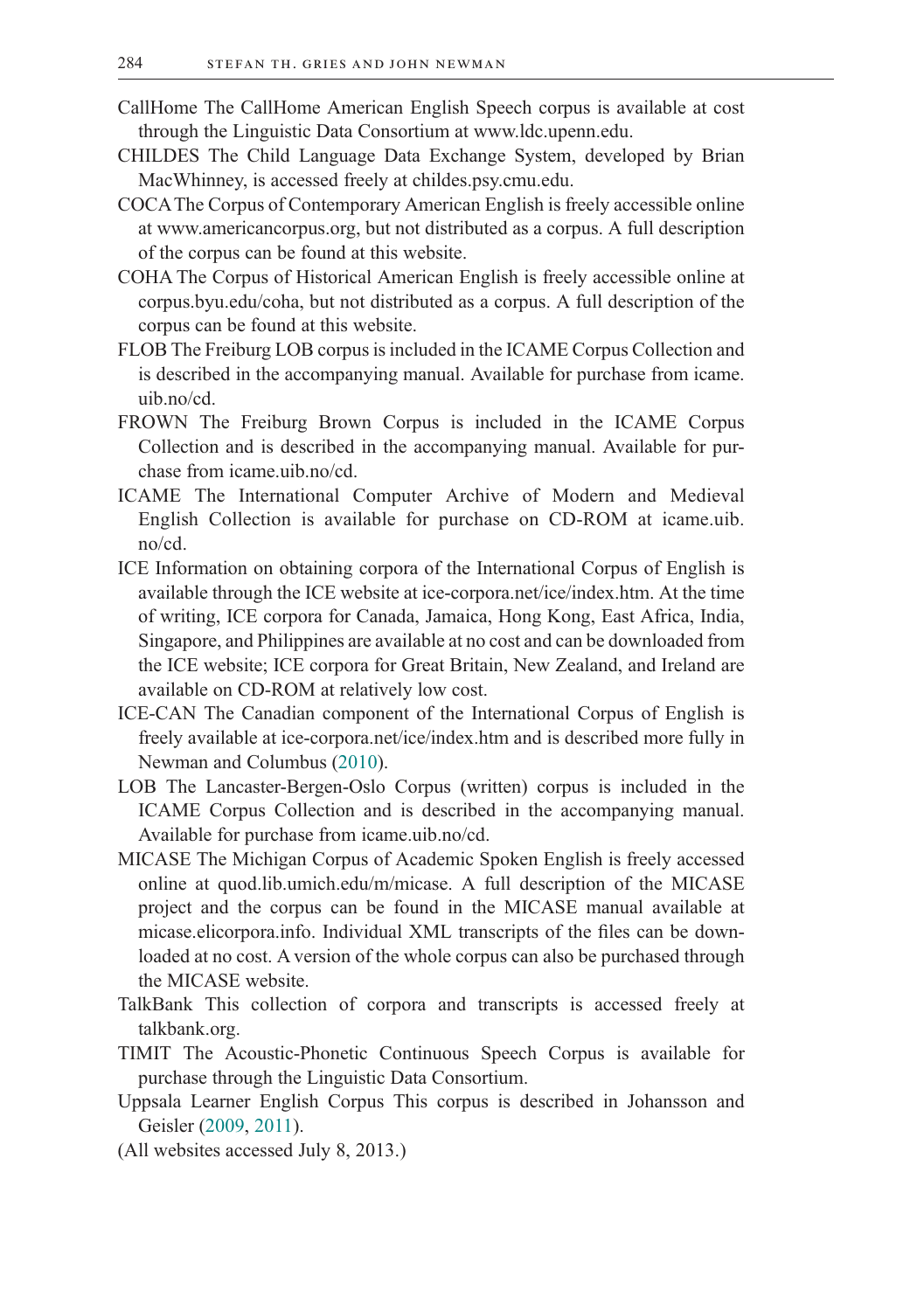# Appendix 13.2 Tools and software referred to in this chapter

<span id="page-28-2"></span><span id="page-28-1"></span><span id="page-28-0"></span>

# **References**

- Beal, J. C., K. P. Corrigan, and H. L. Moisl, eds. 2007a. Creating and Digitizing Language Corpora. Volume I: Synchronic Databases. Basingstoke and New York: Palgrave Macmillan.
	- 2007b. Creating and Digitizing Language Corpora. Volume II: Diachronic Databases. Basingstoke and New York: Palgrave Macmillan.
- Berkenfield, C. 2001. The role of frequency in the realization of English that. In J. L. Bybee and P. J. Hopper, eds. Frequency and the Emergence of Linguistic Structure. Philadelphia: John Benjamins, 281–307.
- Bird, S., E. Klein, and E. Loper. 2009. Natural Language Processing with Python: Analyzing Text with the Natural Language Toolkit. Sebastopol, CA: O'Reilly Media.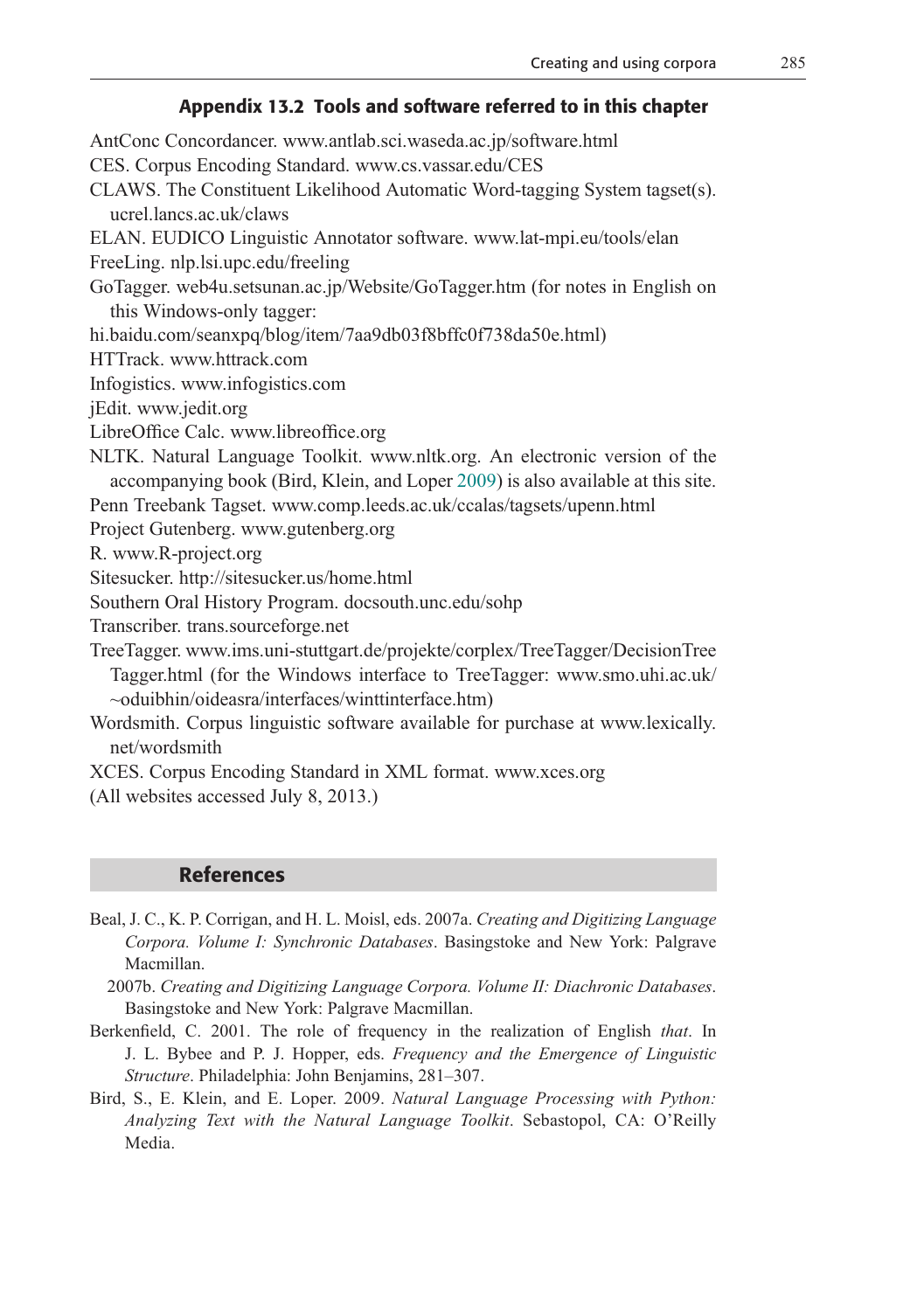- <span id="page-29-1"></span><span id="page-29-0"></span>Davies, M. 2008–. The Corpus of Contemporary American English (COCA). Available at [www.americancorpus.org](http://www.americancorpus.org) (accessed June 26, 2013).
	- 2011. The Corpus of Contemporary American English as the first reliable monitor corpus of English. Literary and Linguistic Computing 25.4: 447–65.
- Fiorentino, G. 2009. The ordering of adverbial and main clauses in spoken and written Italian. In B. Lewandowska-Tomaszczyk and K. Dziwirek, eds. Studies in Cognitive Corpus Linguistics. Frankfurt am Main: Peter Lang, 207–22.
- Gardner-Chloros, P., M. Moyer, and M. Sebba. 2007. Coding and analyzing multilingual data: the LIDES project. In Beal, Corrigan, and Moisl. Volume I: 91–120.
- Gilquin, G. and S. Th. Gries. 2009. Corpora and experimental methods: a state-of-the-art review. Corpus Linguistics and Linguistic Theory 5.1: 1–26.
- Granath, S. 2007. Size matters–or thus can meaningful structures be revealed in large corpora. In R. Facchinetti, ed. Corpus Linguistics 25 Years On. Amsterdam and New York: Rodopi, 169–85.
- Greenbaum, S., ed. 1996. Comparing English Worldwide: The International Corpus of English. Oxford: Clarendon Press.
- Greenbaum, S. and G. Nelson. 1996. The International Corpus of English (ICE) project. World Englishes 15.1: 3–15.
- Gries, S. Th. 2008. Dispersions and adjusted frequencies in corpora. International Journal of Corpus Linguistics 13.4: 403–37.
	- 2009. Quantitative Corpus Linguistics with R: A Practical Introduction. London and New York: Routledge.
- Hunston, S. 2008. Collection strategies and design decisions. In Lüdeling and Kytö, eds. Volume I, 154–68.
- Johansson, C. and C. Geisler. 2009. The Uppsala Learner English Corpus: a new corpus of Swedish high school students' writing. In A. Saxena and Å. Viberg, eds. Multilingualism: Proceedings of the 23rd Scandinavian Conference of Linguistics. Uppsala: Acta Universitatis Upsaliensis, 181–90.
	- 2011. Syntactic aspects of the writing of Swedish L2 learners of English. In J. Newman, H. Baayen, and S. Rice, eds. Corpus-based Studies in Language Use, Language Learning, and Language Documentation. Amsterdam: Rodopi Press, 139–73.
- Kilgarriff, A. and G. Grefenstette. 2006. Introduction to the special issue on the web as corpus. Computational Linguistics 29.3: 333–47.
- Kučera, H. and W. N. Francis. 1967. Computational Analysis of Present-day English. Providence, RI: Brown University Press.
- LIPPS–Language Interaction in Plurilingual and Plurilectal Speakers Group. 2000. A Document for Preparing and Analysing Language Interaction Data. Special issue of the International Journal of Bilingualism 4.2.
- Lüdeling, A. and M. Kytö. eds. 2008a. Corpus Linguistics: An International Handbook. Volume I. Berlin and New York: Mouton de Gruyter.
	- 2008b. Corpus Linguistics: An International Handbook. Volume II. Berlin and New York: Mouton de Gruyter.
- McEnery, T. and A. Hardie. 2012. Corpus Linguistics: Method, Theory, and Practice. Cambridge University Press.
- McEnery, T., R. Xiao, and Y. Tono. 2006. Corpus-based Language Studies: An Advanced Resource Book. London: Routledge.